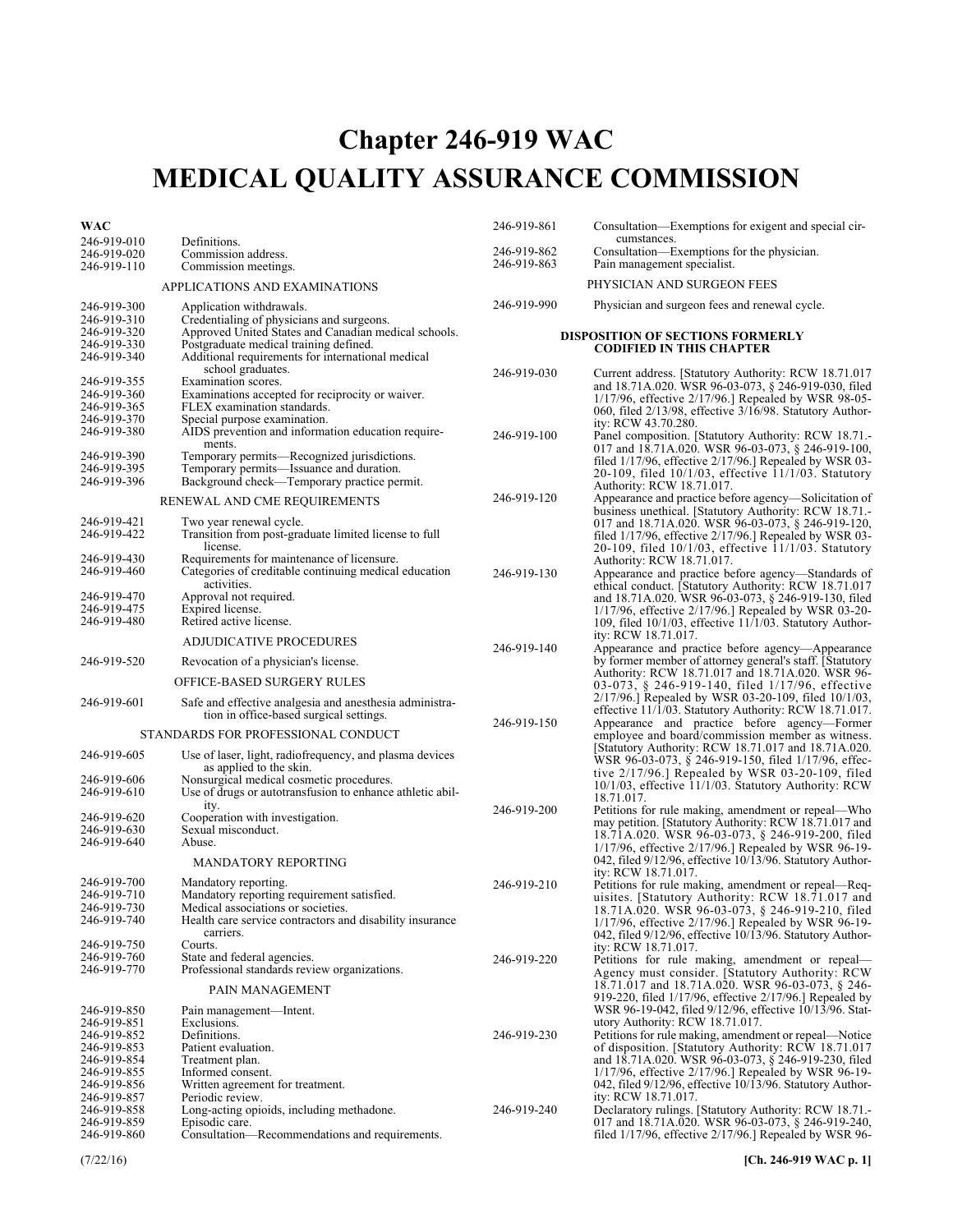| 246-919-305 | 19-042, filed 9/12/96, effective 10/13/96. Statutory<br>Authority: RCW 18.71.017.<br>Refunds. [Statutory Authority: RCW 18.71.017 and<br>18.71A.020. WSR 96-03-073, § 246-919-305, filed<br>1/17/96, effective 2/17/96.] Repealed by WSR 98-05-<br>060, filed $2/13/98$ , effective $3/16/98$ . Statutory Author-                                                                                                                | 246-919-820                                                                                                                                                                                        | What knowledge should a practitioner possess to treat<br>pain patients? [Statutory Authority: RCW 18.71.017,<br>18.130.050(1) and (12) and 18.130.340. WSR 99-22-<br>090, § 246-919-820, filed 11/2/99, effective 12/3/99.]<br>Repealed by WSR 11-12-025, filed 5/24/11, effective<br>1/2/12. Statutory Authority: RCW 18.71.450, 18.71A.                                                     |
|-------------|----------------------------------------------------------------------------------------------------------------------------------------------------------------------------------------------------------------------------------------------------------------------------------------------------------------------------------------------------------------------------------------------------------------------------------|----------------------------------------------------------------------------------------------------------------------------------------------------------------------------------------------------|-----------------------------------------------------------------------------------------------------------------------------------------------------------------------------------------------------------------------------------------------------------------------------------------------------------------------------------------------------------------------------------------------|
| 246-919-350 | ity: RCW 43.70.280.<br>Examinations. [Statutory Authority: RCW 18.71.017<br>and 18.71A.020. WSR 96-03-073, § 246-919-350, filed<br>$1/17/96$ , effective $2/17/96$ . Repealed by WSR 03-20-<br>109, filed 10/1/03, effective 11/1/03. Statutory Author-<br>ity: RCW 18.71.017.                                                                                                                                                   | 246-919-830                                                                                                                                                                                        | 100, 18.71.017, and 18.71A.020.<br>How will the commission evaluate prescribing for pain?<br>[Statutory Authority: RCW 18.71.017, 18.130.050(1)<br>and (12) and 18.130.340. WSR 99-22-090, § 246-919-<br>830, filed 11/2/99, effective 12/3/99.] Repealed by WSR<br>11-12-025, filed 5/24/11, effective 1/2/12. Statutory                                                                     |
| 246-919-400 | Scope. [Statutory Authority: RCW 18.71.017 and<br>18.71A.020. WSR 96-03-073, § 246-919-400, filed<br>$1/17/96$ , effective $2/17/96$ . Repealed by WSR 98-05-<br>060, filed 2/13/98, effective 3/16/98. Statutory Author-<br>ity: RCW 43.70.280.                                                                                                                                                                                 | 246-919-840                                                                                                                                                                                        | Authority: RCW 18.71.450, 18.71A.100, 18.71.017,<br>and 18.71A.020.<br>How do advanced registered nurse practitioners qualify<br>for prescriptive authority for Schedule II - IV drugs?<br>[Statutory Authority: RCW 18.71.017 and 18.71.370.                                                                                                                                                 |
| 246-919-410 | License renewal. [Statutory Authority: RCW 18.71.017<br>and 18.71A.020. WSR 96-03-073, § 246-919-410, filed<br>$1/17/96$ , effective $2/17/96$ . Repealed by WSR 98-05-<br>060, filed $2/13/98$ , effective $3/16/98$ . Statutory Author-                                                                                                                                                                                        | 246-919-841                                                                                                                                                                                        | WSR 01-16-010, § 246-919-840, filed 7/19/01, effec-<br>tive $8/19/01$ .] Repealed by WSR 06-02-089, filed<br>1/4/06, effective 2/4/06. Statutory Authority: RCW<br>18.71.017 and 18.71.050.                                                                                                                                                                                                   |
| 246-919-420 | ity: RCW 43.70.280.<br>License renewal form. [Statutory Authority: RCW<br>18.71.017 and 18.71A.020. WSR 96-03-073, § 246-<br>919-420, filed 1/17/96, effective 2/17/96.] Repealed by<br>WSR 98-05-060, filed 2/13/98, effective 3/16/98. Statu-                                                                                                                                                                                  |                                                                                                                                                                                                    | Criteria for joint practice arrangement. [Statutory<br>Authority: RCW 18.71.017 and 18.71.370. WSR 01-16-<br>010, § 246-919-841, filed $7/19/01$ , effective 8/19/01.<br>Repealed by WSR 06-02-089, filed 1/4/06, effective<br>$2/4/06$ . Statutory Authority: RCW 18.71.017 and                                                                                                              |
| 246-919-440 | tory Authority: RCW 43.70.280.<br>Certification of compliance. [Statutory Authority: RCW<br>18.71.017 and 18.71A.020. WSR 96-03-073, § 246-<br>919-440, filed 1/17/96, effective 2/17/96.] Repealed by<br>WSR 98-05-060, filed 2/13/98, effective 3/16/98. Statu-                                                                                                                                                                | 246-919-842                                                                                                                                                                                        | 18.71.050.<br>Endorsement of joint practice arrangements for ARNP<br>licensure. [Statutory Authority: RCW 18.71.017 and<br>18.71.370. WSR 01-16-010, § 246-919-842, filed<br>7/19/01, effective 8/19/01.] Repealed by WSR 06-02-<br>089, filed 1/4/06, effective 2/4/06. Statutory Authority:                                                                                                 |
| 246-919-450 | tory Authority: RCW 43.70.280.<br>Categories of creditable continuing medical education<br>activities. [Statutory Authority: RCW 18.71.017,<br>$18.130.050(1)$ , $18.130.040(4)$ , $18.130.050(12)$ and<br>18.130.340. WSR 99-23-090, § 246-919-450, filed<br>11/16/99, effective 1/1/00. Statutory Authority: RCW<br>18.71.017 and 18.71A.020. WSR 96-03-073, § 246-<br>919-450, filed 1/17/96, effective 2/17/96.] Repealed by | 246-919-843<br>246-919-844                                                                                                                                                                         | RCW 18.71.017 and 18.71.050.<br>Process for joint practice arrangement termination.<br>[Statutory Authority: RCW 18.71.017 and 18.71.370.]<br>WSR 01-16-010, § 246-919-843, filed 7/19/01, effec-<br>tive $8/19/01$ . Repealed by WSR 06-02-089, filed<br>1/4/06, effective 2/4/06. Statutory Authority: RCW<br>18.71.017 and 18.71.050.<br>Seventy-two-hour limit. [Statutory Authority: RCW |
|             | WSR 16-16-028, filed 7/22/16, effective 8/22/16. Statu-<br>tory Authority: RCW 18.71.002, 18.71.017, and 18.71.<br>080.                                                                                                                                                                                                                                                                                                          |                                                                                                                                                                                                    | 18.71.017 and 18.71.370. WSR 01-16-010, § 246-919-<br>844, filed 7/19/01, effective 8/19/01.] Repealed by WSR<br>06-02-089, filed 1/4/06, effective 2/4/06. Statutory                                                                                                                                                                                                                         |
| 246-919-500 | Brief adjudicative proceedings—Denials based on fail-<br>ure to meet education, experience, or examination pre-<br>requisites for licensure. [Statutory Authority: RCW<br>18.71.017 and 18.71A.020. WSR 96-03-073, § 246-<br>919-500, filed 1/17/96, effective 2/17/96.] Repealed by<br>WSR 98-09-118, filed 4/22/98, effective 5/23/98. Statu-<br>tory Authority: RCW 18.71.017.                                                | 246-919-845                                                                                                                                                                                        | Authority: RCW 18.71.017 and 18.71.050.<br>Education for prescribing Schedule II - IV drugs. [Stat-<br>utory Authority: RCW 18.71.017 and 18.71.370. WSR<br>01-16-010, $\S$ 246-919-845, filed 7/19/01, effective<br>8/19/01.] Repealed by WSR 06-02-089, filed 1/4/06,<br>effective 2/4/06. Statutory Authority: RCW 18.71.017                                                               |
| 246-919-510 | Adjudicative proceedings. [Statutory Authority: RCW<br>18.71.017 and 18.71A.020. WSR 96-03-073, § 246-<br>919-510, filed 1/17/96, effective 2/17/96.] Repealed by<br>WSR 98-09-118, filed 4/22/98, effective 5/23/98. Statu-<br>tory Authority: RCW 18.71.017.                                                                                                                                                                   | 246-919-846                                                                                                                                                                                        | and 18.71.050.<br>Jurisdiction. [Statutory Authority: RCW 18.71.017 and<br>18.71.370. WSR 01-16-010, § 246-919-846, filed<br>$7/19/01$ , effective $8/19/01$ . Repealed by WSR 06-02-<br>089, filed 1/4/06, effective 2/4/06. Statutory Authority:<br>RCW 18.71.017 and 18.71.050.                                                                                                            |
| 246-919-600 | Prescriptions-Schedule II stimulant drugs. [Statutory<br>Authority: RCW 18.71.017 and 18.71A.020. WSR 96-<br>03-073, § 246-919-600, filed $1/17/96$ , effective<br>$2/17/96$ .] Repealed by WSR 05-10-065, filed 5/2/05,<br>effective 6/2/05. Statutory Authority: RCW 18.71.017.                                                                                                                                                |                                                                                                                                                                                                    | WAC 246-919-010 Definitions. The definitions in this<br>section apply throughout this chapter unless the context                                                                                                                                                                                                                                                                              |
| 246-919-615 | Delegation of authority to initiate investigations. [Statu-<br>tory Authority: RCW 18.71.017, 18.71A.020, 18.130.<br>050(12), 18.130.080. WSR 07-03-150, § 246-919-615,<br>filed $1/23/07$ , effective $2/23/07$ .] Repealed by WSR 10-<br>20-138, filed 10/5/10, effective 11/5/10. Statutory                                                                                                                                   | clearly requires otherwise.<br>(1) "Applicant" is an individual who has completed the<br>application form and has paid the application fee.<br>(2) "Commission" means the Washington state medical |                                                                                                                                                                                                                                                                                                                                                                                               |
| 246-919-720 | Authority: RCW 18.130.050(1), 18.71.017.<br>Health care institutions. [Statutory Authority: RCW<br>18.71.017 and 18.71A.020. WSR 96-03-073, § 246-<br>919-720, filed 1/17/96, effective 2/17/96.] Repealed by<br>WSR 03-20-109, filed 10/1/03, effective 11/1/03. Statu-                                                                                                                                                         | quality assurance commission.<br>(3) "Emergent" means a circumstance calling for imme-<br>diate action.<br>(4) "Hospital" means any health care institution licensed                               |                                                                                                                                                                                                                                                                                                                                                                                               |
| 246-919-800 | tory Authority: RCW 18.71.017.<br>Purpose. [Statutory Authority: RCW 18.71.017,<br>18.130.050(1) and (12) and 18.130.340. WSR 99-22-<br>090, § 246-919-800, filed 11/2/99, effective 12/3/99.]<br>Repealed by WSR 11-12-025, filed 5/24/11, effective<br>1/2/12. Statutory Authority: RCW 18.71.450, 18.71A.-                                                                                                                    | pursuant to chapter 70.41 RCW.<br>(5) "Intermittent" means providing services on a part-<br>time or full-time nonpermanent basis.<br>(6) "Mentally or physically disabled physician" means a       |                                                                                                                                                                                                                                                                                                                                                                                               |
| 246-919-810 | 100, 18.71.017, and 18.71A.020.<br>What specific guidance should a practitioner follow?<br>[Statutory Authority: RCW 18.71.017, 18.130.050(1)<br>and (12) and 18.130.340. WSR 99-22-090, § 246-919-<br>810, filed 11/2/99, effective 12/3/99.] Repealed by WSR<br>11-12-025, filed 5/24/11, effective 1/2/12. Statutory<br>Authority: RCW 18.71.450, 18.71A.100, 18.71.017,<br>and 18.71A.020.                                   |                                                                                                                                                                                                    | physician who has either been determined by a court to be<br>mentally incompetent or mentally ill or who is unable to prac-<br>tice medicine with reasonable skill and safety by reason of<br>any mental or physical condition.<br>(7) "Nursing home" means any health care institution<br>which comes under chanter 18.51 RCW                                                                |

|             | pain patients? [Statutory Authority: RCW 18.71.017,<br>18.130.050(1) and (12) and 18.130.340. WSR 99-22-<br>090, § 246-919-820, filed 11/2/99, effective 12/3/99.]<br>Repealed by WSR 11-12-025, filed $5/24/11$ , effective<br>1/2/12. Statutory Authority: RCW 18.71.450, 18.71A.-<br>100, 18.71.017, and 18.71A.020.                                             |
|-------------|---------------------------------------------------------------------------------------------------------------------------------------------------------------------------------------------------------------------------------------------------------------------------------------------------------------------------------------------------------------------|
| 246-919-830 | How will the commission evaluate prescribing for pain?<br>[Statutory Authority: RCW 18.71.017, 18.130.050(1)<br>and (12) and 18.130.340. WSR 99-22-090, § 246-919-<br>830, filed 11/2/99, effective 12/3/99.] Repealed by WSR<br>11-12-025, filed $5/24/11$ , effective $1/2/12$ . Statutory<br>Authority: RCW 18.71.450, 18.71A.100, 18.71.017,<br>and 18.71A.020. |
| 246-919-840 | How do advanced registered nurse practitioners qualify<br>for prescriptive authority for Schedule II - IV drugs?<br>[Statutory Authority: RCW 18.71.017 and 18.71.370.]<br>WSR 01-16-010, § 246-919-840, filed 7/19/01, effec-<br>tive 8/19/01.] Repealed by WSR 06-02-089, filed<br>1/4/06, effective 2/4/06. Statutory Authority: RCW<br>18.71.017 and 18.71.050. |
| 246-919-841 | Criteria for joint practice arrangement. [Statutory<br>Authority: RCW 18.71.017 and 18.71.370. WSR 01-16-<br>010, § 246-919-841, filed 7/19/01, effective 8/19/01.<br>Repealed by WSR 06-02-089, filed 1/4/06, effective<br>2/4/06. Statutory Authority: RCW 18.71.017 and<br>18.71.050.                                                                            |
| 246-919-842 | Endorsement of joint practice arrangements for ARNP<br>licensure. [Statutory Authority: RCW 18.71.017 and<br>18.71.370. WSR 01-16-010, § 246-919-842, filed<br>7/19/01, effective 8/19/01.] Repealed by WSR 06-02-<br>089, filed 1/4/06, effective 2/4/06. Statutory Authority:<br>RCW 18.71.017 and 18.71.050.                                                     |
| 246-919-843 | Process for joint practice arrangement termination.<br>[Statutory Authority: RCW 18.71.017 and 18.71.370.<br>WSR 01-16-010, § 246-919-843, filed 7/19/01, effec-<br>tive 8/19/01.] Repealed by WSR 06-02-089, filed<br>1/4/06, effective 2/4/06. Statutory Authority: RCW<br>18.71.017 and 18.71.050.                                                               |
| 246-919-844 | Seventy-two-hour limit. [Statutory Authority: RCW<br>18.71.017 and 18.71.370. WSR 01-16-010, § 246-919-<br>844, filed 7/19/01, effective 8/19/01.] Repealed by WSR<br>06-02-089, filed $1/4/06$ , effective $2/\frac{4}{06}$ . Statutory<br>Authority: RCW 18.71.017 and 18.71.050.                                                                                 |
| 246-919-845 | Education for prescribing Schedule II - IV drugs. [Stat-<br>utory Authority: RCW 18.71.017 and 18.71.370. WSR<br>01-16-010, § 246-919-845, filed 7/19/01, effective<br>8/19/01.] Repealed by WSR 06-02-089, filed 1/4/06,<br>effective 2/4/06. Statutory Authority: RCW 18.71.017<br>and 18.71.050.                                                                 |
| 246-919-846 | Jurisdiction. [Statutory Authority: RCW 18.71.017 and<br>18.71.370. WSR 01-16-010, § 246-919-846, filed<br>7/19/01, effective 8/19/01.] Repealed by WSR 06-02-<br>089, filed 1/4/06, effective 2/4/06. Statutory Authority:<br>RCW 18.71.017 and 18.71.050.                                                                                                         |

(7) "Nursing home" means any health care institution which comes under chapter 18.51 RCW.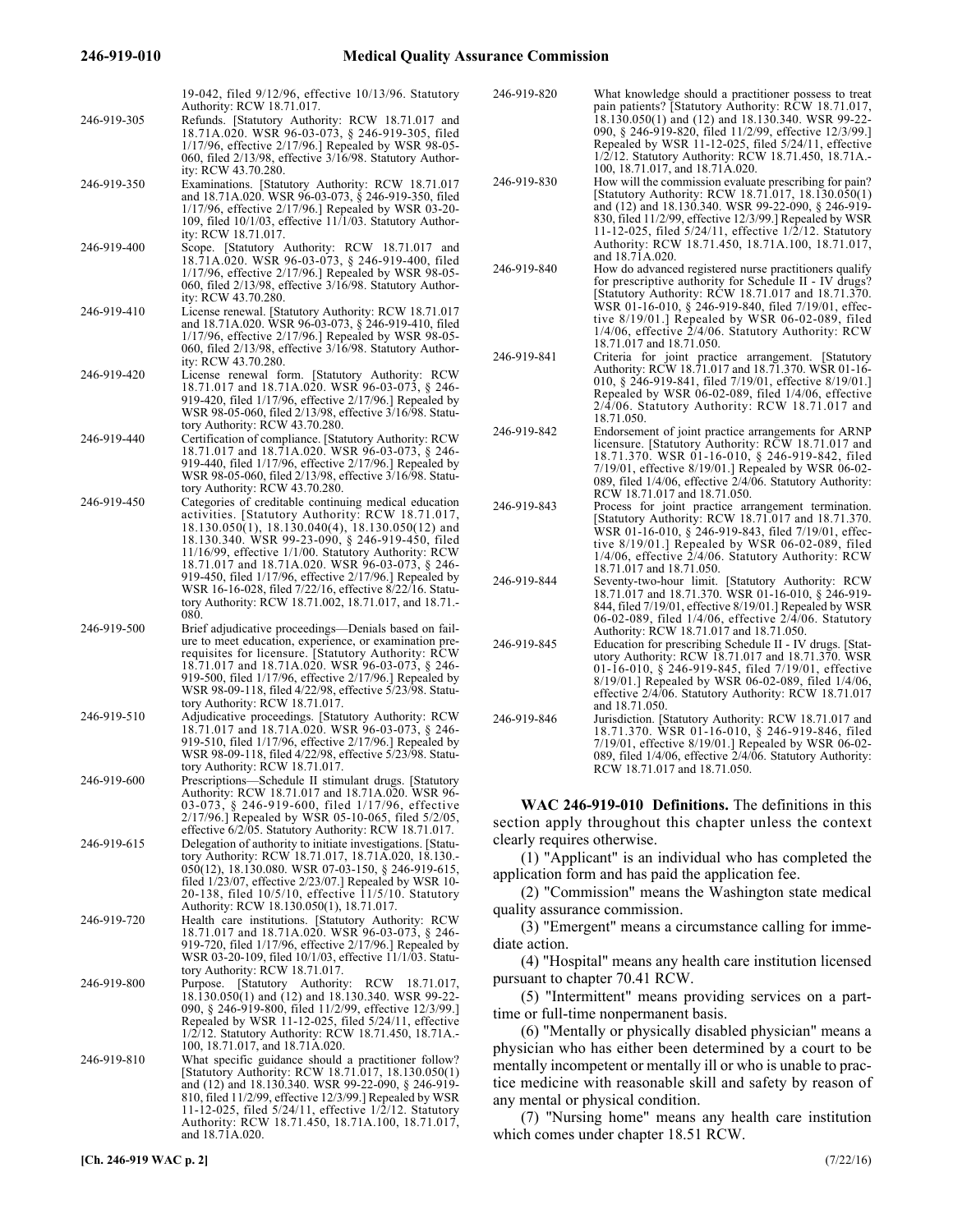(8) "Physician" means a physician licensed pursuant to chapter 18.71 RCW.

(9) "Unprofessional conduct" as used in these regulations shall mean the conduct described in RCW 18.71.0193 for conduct occurring before June 11, 1986, and the conduct described in RCW 18.130.180 for conduct occurring on or after June 11, 1986.

[Statutory Authority: RCW 18.71.017, 18.130.250, 18.71.440. WSR 11-05- 025, § 246-919-010, filed 2/7/11, effective 3/10/11. Statutory Authority: RCW 18.71.017 and 18.71A.020. WSR 96-03-073, § 246-919-010, filed 1/17/96, effective 2/17/96.]

246-919-020 **WAC 246-919-020 Commission address.** The commission's official mailing address is:

Medical Quality Assurance Commission Department of Health P.O. Box 47866 Olympia, WA 98504-7866

[Statutory Authority: RCW 18.71.017 and 18.71A.020. WSR 96-03-073, § 246-919-020, filed 1/17/96, effective 2/17/96.]

246-919-110 **WAC 246-919-110 Commission meetings.** Regular commission meetings shall be held at least four times yearly. Additional regular or special meetings may be called at the discretion of the chair or by a quorum of the commission.

[Statutory Authority: RCW 18.71.017. WSR 04-04-067, § 246-919-110, filed 2/2/04, effective 3/4/04. Statutory Authority: RCW 18.71.017 and 18.71A.020. WSR 96-03-073, § 246-919-110, filed 1/17/96, effective 2/17/96.]

#### **APPLICATIONS AND EXAMINATIONS**

246-919-300 **WAC 246-919-300 Application withdrawals.** An application for a license may not be withdrawn after the commission or the reviewing commission member determines that grounds exist for denial of the license or for the issuance of a conditional license. Applications which are subject to investigation for unprofessional conduct or impaired practice may not be withdrawn.

[Statutory Authority: RCW 18.71.017 and 18.71A.020. WSR 96-03-073, § 246-919-300, filed 1/17/96, effective 2/17/96.]

246-919-310 **WAC 246-919-310 Credentialing of physicians and surgeons.** All completed applications, for either limited or full licensure, must be reviewed by a member of the commission or a designee authorized in writing by the commission prior to examination and/or licensure.

[Statutory Authority: RCW 18.71.017 and 18.71A.020. WSR 96-03-073, § 246-919-310, filed 1/17/96, effective 2/17/96.]

246-919-320 **WAC 246-919-320 Approved United States and Canadian medical schools.** For the purposes of the Medical Practice Act, the commission approves those medical schools accredited by the Liaison Committee on Medical Education.

[Statutory Authority: RCW 18.71.017. WSR 04-04-067, § 246-919-320, filed 2/2/04, effective 3/4/04. Statutory Authority: RCW 18.71.017 and 18.71A.020. WSR 96-03-073, § 246-919-320, filed 1/17/96, effective 2/17/96.]

246-919-330 **WAC 246-919-330 Postgraduate medical training defined.** (1) For the purposes of this chapter, postgraduate medical training means clinical training approved by the commission in general medicine or surgery, or a specialty or subspecialty in the field of medicine or surgery as recognized by the American Board of Medical Specialties and listed in the 2004 *Official ABMS Annual Report and Reference Handbook*, published March 18, 2004.

(2) The commission approves only the following postgraduate clinical training courses:

(a) Programs accredited by the Accreditation Council for Graduate Medical Education (ACGME) which are listed in the 1984-85 directory of residency programs, or programs approved by the Accreditation Council at the time of residency.

(b) Programs accredited by the Royal College of Physicians and Surgeons of Canada (RCPSC) or the College of Family Physicians of Canada (CFPC), or programs accredited by the RCPSC or CFPC at the time of residency.

(3) Postgraduate medical training includes, but is not limited to, internships, residencies and medical or surgical fellowships.

(4) The physician must acquire this training after completion of a formal course of undergraduate medical instruction outlined in RCW 18.71.055. The commission will accept only satisfactory clinical performance evaluations.

[Statutory Authority: RCW 18.71.017 and 18.71.050. WSR 05-07-024, § 246-919-330, filed 3/7/05, effective 4/7/05. Statutory Authority: RCW 18.71.017, 18.71.050 and chapter 18.71 RCW. WSR 01-18-087, § 246-919- 330, filed 9/5/01, effective 10/6/01. Statutory Authority: RCW 18.71.017 and 18.71A.020. WSR 96-03-073, § 246-919-330, filed 1/17/96, effective 2/17/96.]

246-919-340 **WAC 246-919-340 Additional requirements for international medical school graduates.** All graduates of medical schools outside the United States, Canada, or Puerto Rico must have either:

(1) Been licensed in another state prior to 1958;

(2) Obtained a certificate with an indefinite status granted by the Educational Commission for Foreign Medical Graduates (ECFMG); or

(3) Successfully completed one year of supervised academic clinical training in the United States, commonly referred to as a Fifth Pathway program.

[Statutory Authority: RCW 18.71.017, 18.71.050 and chapter 18.71 RCW. WSR 01-18-086, § 246-919-340, filed 9/5/01, effective 10/6/01. Statutory Authority: RCW 18.71.017 and 18.71A.020. WSR 96-03-073, § 246-919- 340, filed 1/17/96, effective 2/17/96.]

246-919-355 **WAC 246-919-355 Examination scores.** Examinations accepted by the Washington state medical quality assurance commission:

(1) The commission adopts the United States Medical Licensing Examination (USMLE) as the examination accepted by the commission.

(2) The minimal passing scores for each component of any approved examination combination shall be a score of seventy-five as defined by the examining authority.

(3) Applicants who do not pass Step 3 of the USMLE examination after three sittings within seven years after passing the first examination, either Step 1 or Step 2, or acceptable combination, shall demonstrate evidence satisfactory to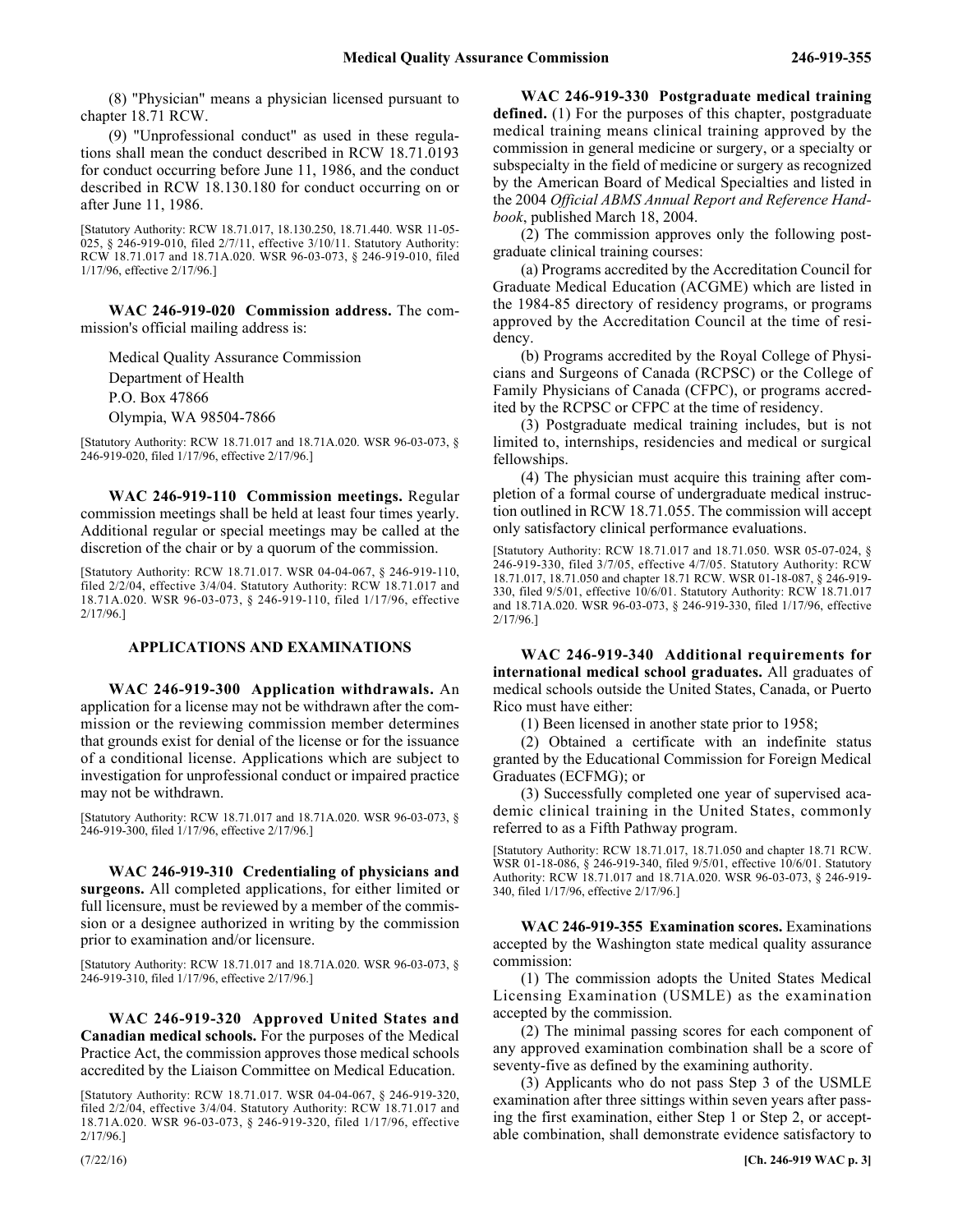the commission of having completed a remedial or refresher medical course approved by the commission prior to being permitted to sit for the examination again. Applicants who do not pass after the fourth sitting may not sit for another examination without completing an additional year of postgraduate training or satisfying any other conditions specified by the commission.

(4) To be eligible for USMLE Step 3, the applicant must:

(a) Have obtained the M.D. degree;

(b) Have successfully completed the Federation Licensure Examination (FLEX) Component 1 or both National Boards Examination (NBE) Parts I and II or USMLE Steps 1 and 2 or NBE Part I and USMLE Step 2 or Step 1 and NBE Part II; and

(c) Be certified by the ECFMG if a graduate of an international medical school, or have successfully completed a fifth pathway program; and postgraduate training year in a program of graduate medical education accredited by the Accreditation Council for Graduate Medical Education.

[Statutory Authority: RCW 18.71.017 and 18.71A.020. WSR 96-03-073, § 246-919-355, filed 1/17/96, effective 2/17/96.]

246-919-360 **WAC 246-919-360 Examinations accepted for reciprocity or waiver.** (1) The commission may accept certain examinations as a basis for licensure. These examinations include USMLE, FLEX, NBE, or those given by the other states, or territories of the United States. Those who have taken the Licentiate of the Medical Council of Canada (L.M.C.C.) and holds a valid LMCC certification obtained after 1969, may be granted a license without examination.

(2) Examination combination acceptable. Any applicant who has successfully completed Part I (NBE) or Step 1 (USMLE) plus Part II or Step 2 plus Part III or Step 3; or FLEX Component 1 plus Step 3; or Part I or Step 1, plus Part II or Step 2, plus FLEX Component 2 shall be deemed to have successfully completed a medical licensure examination as required by RCW 18.71.070. (For clarification, see Table

1.)

| Accepted<br><b>Examinations taken</b><br>in Sequence | <b>Other Acceptable</b><br><b>Combinations</b> |
|------------------------------------------------------|------------------------------------------------|
| <b>NBME</b> Part I                                   | NBME Part I or USMLE                           |
| plus                                                 | Step 1                                         |
| <b>NBME</b> Part II                                  | plus                                           |
| plus                                                 | NBME Part II or USMLE                          |
| <b>NBME Part III</b>                                 | Step 2                                         |
|                                                      | plus                                           |
|                                                      | NBME Part III or USMLE                         |
|                                                      | Step 3                                         |

| Accepted<br><b>Examinations taken</b><br>in Sequence         | <b>Other Acceptable</b><br><b>Combinations</b>                                                                                                                 |
|--------------------------------------------------------------|----------------------------------------------------------------------------------------------------------------------------------------------------------------|
| FLEX Component 1<br>plus<br><b>FLEX</b> Component 2          | FLEX Component 1<br>plus<br>USMLE Step 3<br>or<br><b>NBME Part I or USMLE</b><br>Step 1<br>plus<br>NBME Part II or USMLE<br>Step 2<br>plus<br>FLEX Component 2 |
| USMLE Step 1<br>plus<br>USMLE Step 2<br>plus<br>USMLE Step 3 |                                                                                                                                                                |

[Statutory Authority: RCW 18.71.017, 18.130.050, 18.71.090, and [18.71.]095. WSR 06-18-042, § 246-919-360, filed 8/30/06, effective 9/30/06. Statutory Authority: RCW 18.71.017. WSR 04-04-067, § 246-919- 360, filed 2/2/04, effective 3/4/04. Statutory Authority: RCW 18.71.017 and 18.71A.020. WSR 96-03-073, § 246-919-360, filed 1/17/96, effective 2/17/96.]

246-919-365 **WAC 246-919-365 FLEX examination standards.** Reciprocity applicants who were licensed in another state by passing the FLEX examination will be eligible for a waiver of examination if the applicant received a FLEX weighted average score of at least 75. The score may be obtained in a single setting of the three-day examination or by averaging the individual day scores from different examinations. The individual day scores will be averaged according to the following formula:

Day 1 equals 1/6.

Day 2 equals 2/6.

Day 3 equals 3/6.

The overall average score shall be truncated to the nearest whole number (i.e., an average of 74.9 equals 74). Single subject averaging is not permitted. The commission will accept the FLEX weighted average of 75 reported from the Federation of State Medical Boards. All FLEX scores must be submitted directly from the Federation of State Medical Boards. FLEX scores reported by other states will not be accepted.

[Statutory Authority: RCW 18.71.017 and 18.71A.020. WSR 96-03-073, § 246-919-365, filed 1/17/96, effective 2/17/96.]

246-919-370 **WAC 246-919-370 Special purpose examination.** (1) The commission may require an applicant or licensee to pass the Special Purpose Examination (SPEX) or any other examination deemed appropriate. An applicant or licensee may be required to take an examination when the commission has concerns with the applicant's or licensee's ability to practice competently for reasons which may include, but are not limited to, the following:

(a) Resolved or pending malpractice suits;

(b) Pending action by another state licensing authority;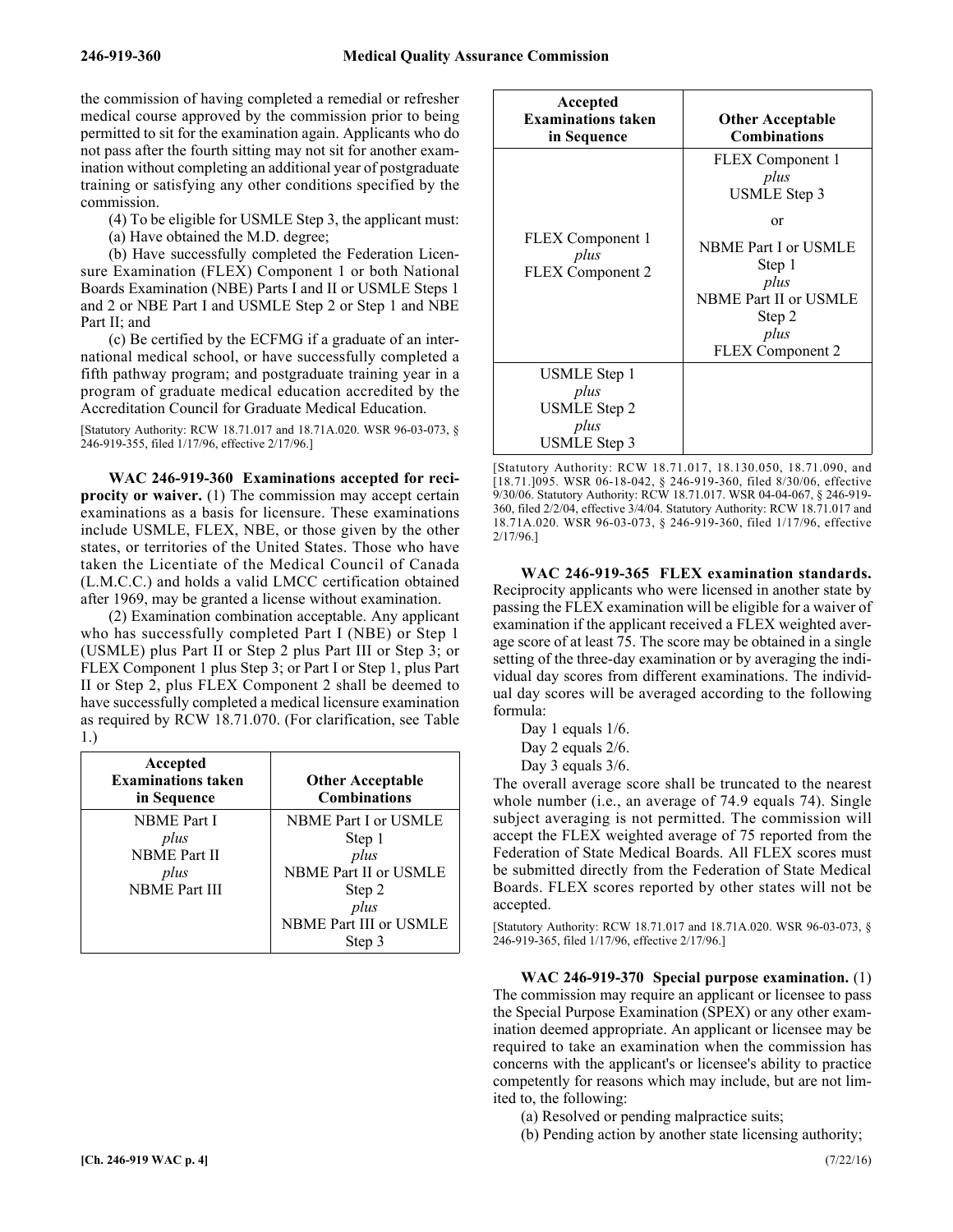(c) Actions pertaining to privileges at any institution; or

(d) Not having practiced for an interval of time.

(2) The minimum passing score on the SPEX examination shall be seventy-five. The passing score for any other examination under this rule shall be determined by the commission.

[Statutory Authority: RCW 18.71.017 and 18.71A.020. WSR 96-03-073, § 246-919-370, filed 1/17/96, effective 2/17/96.]

246-919-380 **WAC 246-919-380 AIDS prevention and information education requirements.** Applicants must complete four clock hours of AIDS education as required in chapter 246-12 WAC, Part 8.

[Statutory Authority: RCW 43.70.280. WSR 98-05-060, § 246-919-380, filed 2/13/98, effective 3/16/98. Statutory Authority: RCW 18.71.017 and 18.71A.020. WSR 96-03-073, § 246-919-380, filed 1/17/96, effective 2/17/96.]

246-919-390 **WAC 246-919-390 Temporary permits—Recognized jurisdictions.** (1) For the issuance of temporary permits under RCW 18.130.075 to applicants who graduated from a school of medicine located in any state, territory, or possession of the United States, the District of Columbia, or the Dominion of Canada prior to July 28, 1985, the following jurisdictions are deemed to have licensing standards substantially equivalent to Washington state's licensing standards: Alabama, Alaska, Arizona, Arkansas, California, Colorado, Connecticut, Delaware, District of Columbia, Florida, Georgia, Guam, Hawaii, Idaho, Illinois, Indiana, Iowa, Kansas, Kentucky, Louisiana, Maine, Maryland, Massachusetts, Michigan, Minnesota, Mississippi, Missouri, Montana, Nebraska, Nevada, New Hampshire, New Jersey, New Mexico, New York, North Carolina, North Dakota, Ohio, Oklahoma, Oregon, Pennsylvania, Rhode Island, South Carolina, South Dakota, Texas, Utah, Vermont, Virginia, West Virginia, Wisconsin, and Wyoming.

(2) For the issuance of temporary permits under RCW 18.130.075 to applicants who graduated from a school of medicine located in any state, territory, or possession of the United States, the District of Columbia, or the Dominion of Canada after July 28, 1985, the following jurisdictions are deemed to have licensing standards substantially equivalent to Washington state's licensing standards: Connecticut, Maine, Michigan, Nevada, and New Hampshire.

(3) For the issuance of temporary permits under RCW 18.130.075 to applicants who graduated from a school of medicine located outside the states, territories, and possessions of the United States, the District of Columbia, or the Dominion of Canada prior to July 28, 1985, the following jurisdictions are deemed to have licensing standards substantially equivalent to Washington state's licensing standards: Alabama, Alaska, Arizona, Arkansas, California, Colorado, Connecticut, Delaware, District of Columbia, Florida, Georgia, Guam, Hawaii, Idaho, Illinois, Indiana, Iowa, Kansas, Kentucky, Louisiana, Maine, Maryland, Massachusetts, Michigan, Minnesota, Mississippi, Missouri, Montana, Nebraska, Nevada, New Hampshire, New Jersey, New Mexico, New York, North Carolina, North Dakota, Ohio, Oklahoma, Oregon, Pennsylvania, Rhode Island, South Carolina, South Dakota, Tennessee, Texas, Utah, Vermont, Virginia, West Virginia, Wisconsin, and Wyoming.

(4) For the issuance of temporary permits under RCW 18.130.075 to applicants who graduated from a school of medicine located outside the states, territories, and possessions of the United States, the District of Columbia, or the Dominion of Canada after July 28, 1985, the following jurisdictions are deemed to have licensing standards substantially equivalent to Washington state's licensing standards: Arizona, Colorado, Connecticut, Delaware, Georgia, Hawaii, Idaho, Indiana, Kansas, Kentucky, Louisiana, Maine, Maryland, Massachusetts, Minnesota, Michigan, Mississippi, Missouri, Montana, Nebraska, Nevada, New Hampshire, New Jersey, New Mexico, New York, North Carolina, North Dakota, Ohio, Oregon, Rhode Island, Tennessee, Texas, Virginia, West Virginia, and Wyoming.

[Statutory Authority: RCW 18.71.017 and 18.71A.020. WSR 96-03-073, § 246-919-390, filed 1/17/96, effective 2/17/96.]

246-919-395 **WAC 246-919-395 Temporary permits—Issuance and duration.** (1) Upon submission of a completed license application form on which the applicant indicates that he or she wishes to receive a temporary practice permit; payment of the application fee and temporary practice permit fee; receipt of the American Medical Association's physicians' data profile verifying states in which the applicant is or was licensed; receipt of disciplinary action data bank report from the Federation of State Medical Boards and receipt of written verification attesting that the applicant has a license in good standing and is not subject to charges or disciplinary action for unprofessional conduct or impairment from all states which the applicant is or was licensed, the applicant shall be issued a temporary practice permit unless there is a basis for denial of the license or issuance of a conditional license.

(2) The temporary permit shall expire upon the issuance of a license by the commission; initiation of an investigation by the commission of the applicant; or ninety days, whichever occurs first.

(3) An applicant who receives a temporary practice permit and who does not complete the application process may not receive additional temporary practice permits even upon submission of a new application in the future.

[Statutory Authority: RCW 18.71.017 and 18.71A.020. WSR 96-03-073, § 246-919-395, filed 1/17/96, effective 2/17/96.]

246-919-396 **WAC 246-919-396 Background check—Temporary practice permit.** The medical quality assurance commission (MQAC) conducts background checks on applicants to assure safe patient care. Completion of a national criminal background check may require additional time. The MQAC may issue a temporary practice permit when the applicant has met all other licensure requirements, except the national criminal background check requirement. The applicant must not be subject to denial of a license or issuance of a conditional license under this chapter.

(1) If there are no violations identified in the Washington criminal background check and the applicant meets all other licensure conditions, including receipt by the department of health of a completed Federal Bureau of Investigation (FBI) fingerprint card, the MQAC may issue a temporary practice permit allowing time to complete the national criminal background check requirements.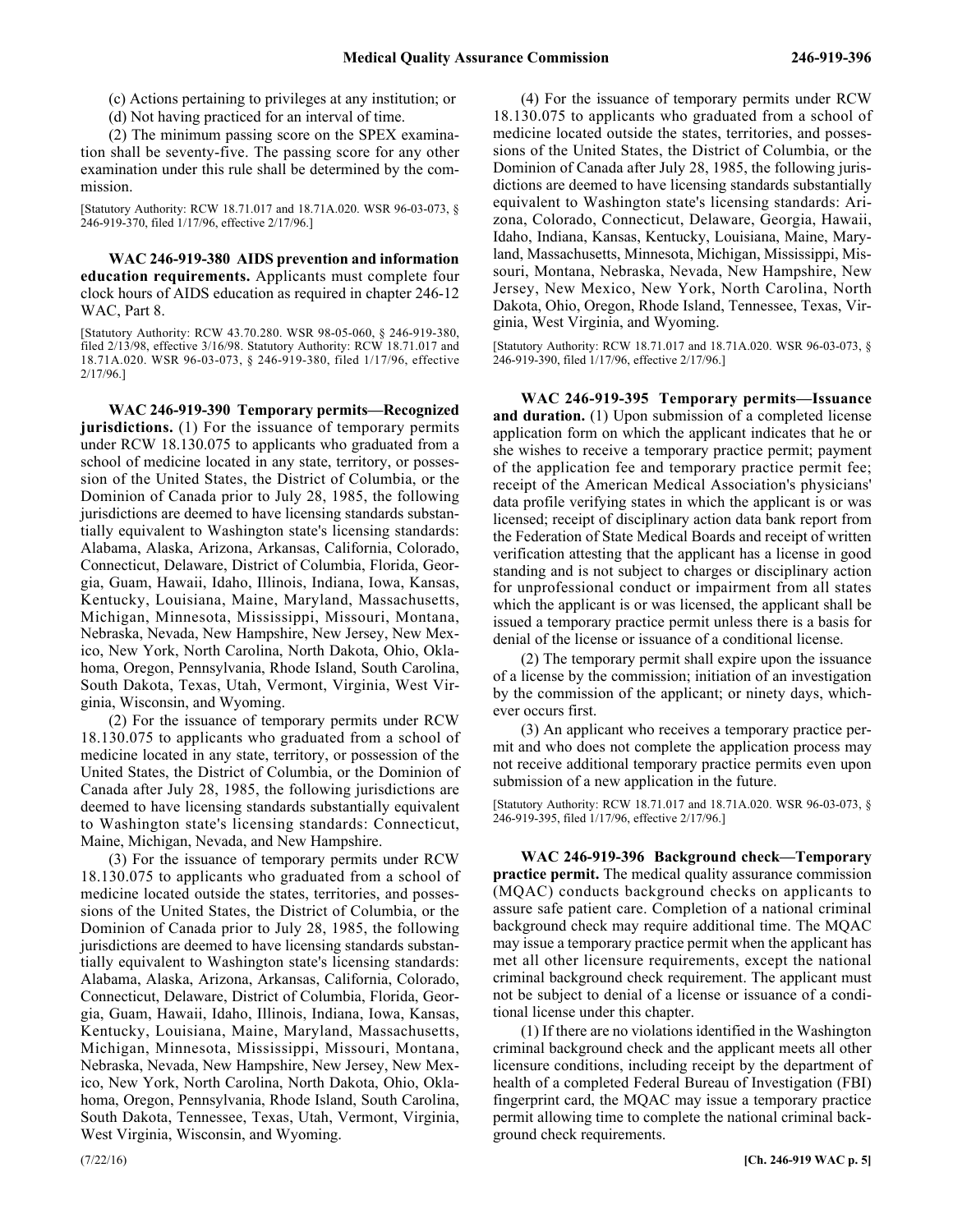The MQAC will issue a temporary practice permit that is valid for six months. A one time extension of six months will be granted if the national background check report has not been received by the MQAC.

(2) The temporary practice permit allows the applicant to work in the state of Washington as a physician during the time period specified on the permit. The temporary practice permit is a license to practice medicine.

(3) The MQAC issues a license after it receives the national background check report if the report is negative and the applicant otherwise meets the requirements for a license.

(4) The temporary practice permit is no longer valid after the license is issued or action is taken on the application because of the background check.

[Statutory Authority: RCW 18.130.064 and 18.130.075. WSR 10-05-029, § 246-919-396, filed 2/9/10, effective 2/11/10.]

# **RENEWAL AND CME REQUIREMENTS**

246-919-421 **WAC 246-919-421 Two year renewal cycle.** A licensed physician shall renew his or her license every two years in compliance with WAC 246-12-030. A licensed physician must also submit information about his or her current professional practice as required by RCW 18.71.080 (1)(b).

[Statutory Authority: RCW 18.71.002, 18.71.017, and 18.71.080. WSR 16- 16-028, § 246-919-421, filed 7/22/16, effective 8/22/16. Statutory Authority: RCW 18.71.017, 18.130.250, 18.71.440. WSR 11-05-025, § 246-919-421, filed 2/7/11, effective 3/10/11. Statutory Authority: RCW 18.71.017, 18.130.050(1), 18.130.040(4), 18.130.050(12) and 18.130.340. WSR 99-23- 090, § 246-919-421, filed 11/16/99, effective 1/1/00.]

246-919-422 **WAC 246-919-422 Transition from post-graduate limited license to full license.** In order to obtain full license status, individuals with a post-graduate limited license will pay the fee difference between the limited license application and the full license application. This license will expire on their second birth date after issuance and every two years thereafter.

[Statutory Authority: RCW 18.71.002, 18.71.017, and 18.71.080. WSR 16- 16-028, § 246-919-422, filed 7/22/16, effective 8/22/16.]

246-919-430 **WAC 246-919-430 Requirements for maintenance of licensure.** A licensed physician must complete one of the following to satisfy maintenance of licensure requirements during renewal:

(1) Complete two hundred hours of continuing education every four years as required in chapter 246-12 WAC and as described in WAC 246-919-460. Participation in a residency program accredited by the Accreditation Council for Graduate Medical Education or in a fellowship program, accredited or not, may be credited fifty hours of Category I continuing medical education per year of training towards the two hundred hour requirement;

(2) Obtain a current Physician's Recognition Award from the American Medical Association in at least two of the four years preceding the renewal due date;

(3) Become certified by a member board of the American Board of Medical Specialties in the four years preceding the renewal due date;

**[Ch. 246-919 WAC p. 6]** (7/22/16)

(4) Meet the requirements for participation in maintenance of certification of a member board of the American Board of Medical Specialties at the time of renewal.

[Statutory Authority: RCW 18.71.002, 18.71.017, and 18.71.080. WSR 16- 16-028, § 246-919-430, filed 7/22/16, effective 8/22/16. Statutory Authority: RCW 18.71.017, 18.130.050(1), 18.130.040(4), 18.130.050(12) and 18.130.340. WSR 99-23-090, § 246-919-430, filed 11/16/99, effective 1/1/00. Statutory Authority: RCW 43.70.280. WSR 98-05-060, § 246-919- 430, filed 2/13/98, effective 3/16/98. Statutory Authority: RCW 18.71.017 and 18.71A.020. WSR 96-03-073, § 246-919-430, filed 1/17/96, effective 2/17/96.]

246-919-460 **WAC 246-919-460 Categories of creditable continuing medical education activities.** (1) **Category I: Continuing medical education activities with accredited sponsorship.** The licensed physician may earn all two hundred credit hours in Category I. The commission will accept attendance at a continuing education program that is recognized as Category I credit and is offered by an organization or institution that meets the standards adopted by the Accreditation Council for Continuing Medical Education or its designated interstate accrediting agency, the Washington State Medical Association.

(2) **Category II: Continuing medical education activities with nonaccredited sponsorship.** A licensed physician may earn a maximum of eighty credit hours by attendance at continuing medical education programs that are not approved but which are in accordance with the provisions of Category I.

(3) **Category III: Teaching of physicians or other allied health professionals.** A licensed physician may earn a maximum of eighty credit hours for serving as an instructor of medical students, house staff, other physicians or allied health professionals from a hospital or institution with a formal training program if the hospital or institution has approved the instruction.

(4) **Category IV: Books, papers, publications, exhibits.** A licensed physician may earn:

(a) A maximum of eighty credit hours under Category IV, with specific subcategories listed below. Credit may be earned only during the forty-eight-month period following presentations or publications.

(b) Ten credit hours for a paper, exhibit, publication, or for each chapter of a book that is authored by the licensed physician and published. A paper must be published in a recognized medical journal. A licensed physician who presents a paper at a meeting or an exhibit must present to physicians or allied health professionals. Credit may be claimed only once for the scientific materials presented. Credit should be claimed as of the date materials were presented or published.

Medical editing will not be accepted in this or any other category for credit.

(5) **Category V: Self-directed activities.** A licensed physician may earn:

(a) A maximum of eighty credit hours under Category V.

(b) Self-assessment: Credit hours for completion of a multimedia medical education program.

(c) Self-instruction: Credit hours for the independent reading of scientific journals and books.

(d) Specialty board examination preparation: Credit hours for preparation for specialty board certification or recertification examinations.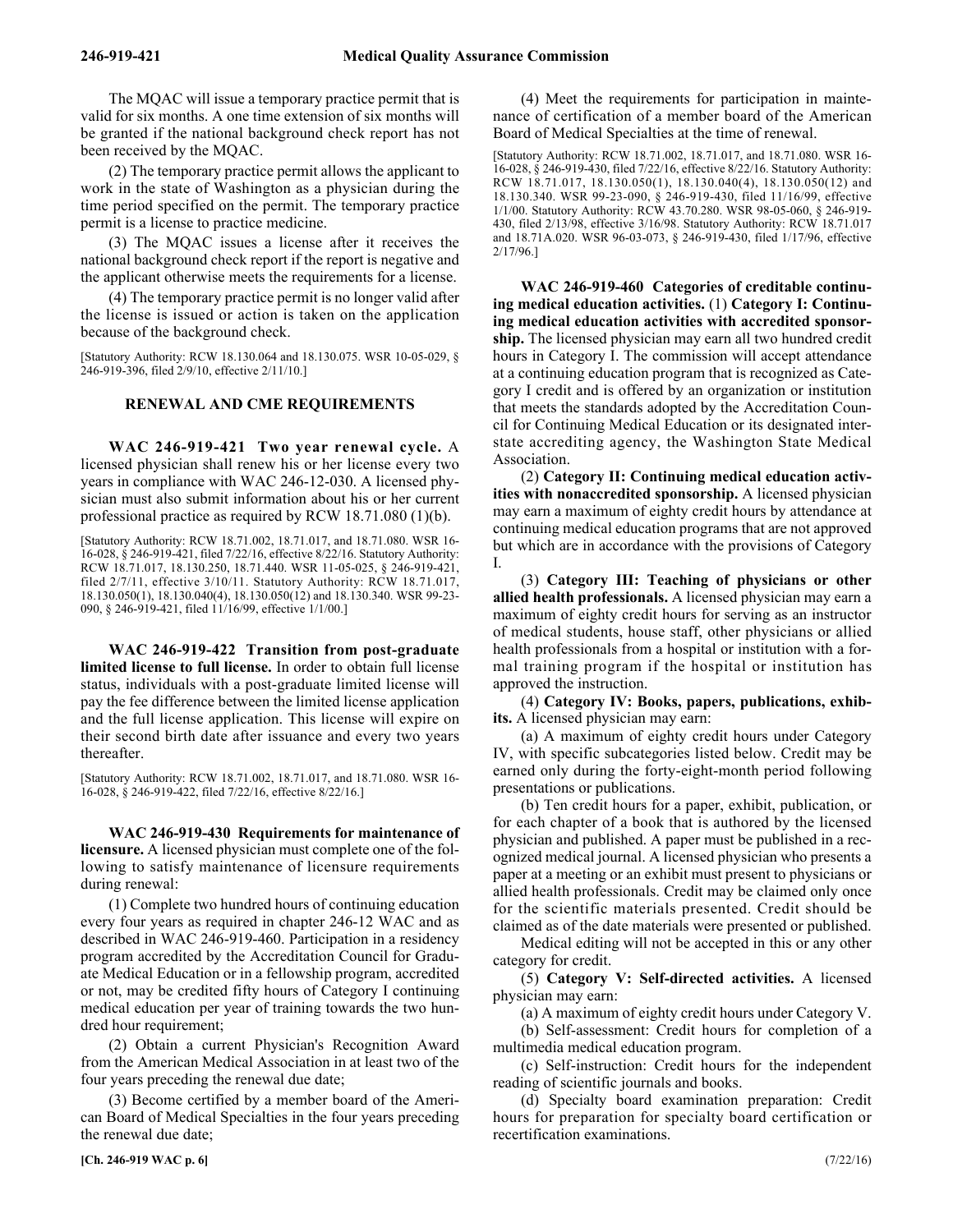(e) Quality care or utilization review: Credit hours for participation on a staff committee for quality of care or utilization review in a hospital or institution or government agency.

[Statutory Authority: RCW 18.71.002, 18.71.017, and 18.71.080. WSR 16- 16-028, § 246-919-460, filed 7/22/16, effective 8/22/16. Statutory Authority: RCW 18.71.017, 18.130.050(1), 18.130.040(4), 18.130.050(12) and 18.130.340. WSR 99-23-090, § 246-919-460, filed 11/16/99, effective 1/1/00. Statutory Authority: RCW 43.70.280. WSR 98-05-060, § 246-919- 460, filed 2/13/98, effective 3/16/98. Statutory Authority: RCW 18.71.017 and 18.71A.020. WSR 96-03-073, § 246-919-460, filed 1/17/96, effective 2/17/96.]

246-919-470 **WAC 246-919-470 Approval not required.** (1) Except as required by law, the commission will not give prior approval for any continuing medical education. The commission will accept any continuing medical education that reasonably falls within these rules and relies upon each individual physician's integrity to comply with this requirement.

(2) The continuing medical education category will depend solely upon the accredited status of the organization or institution. The number of creditable hours may be determined by counting the contact hours of instruction and rounding to the nearest quarter hour. The commission relies upon the integrity of program sponsors to present continuing medical education that constitutes a meritorious learning experience.

[Statutory Authority: RCW 18.71.002, 18.71.017, and 18.71.080. WSR 16- 16-028, § 246-919-470, filed 7/22/16, effective 8/22/16. Statutory Authority: RCW 18.71.017 and 18.71A.020. WSR 96-03-073, § 246-919-470, filed 1/17/96, effective 2/17/96.]

246-919-475 **WAC 246-919-475 Expired license.** (1) If the license has expired for three years or less the practitioner must meet the requirements of chapter 246-12 WAC, Part 2.

(2) If the license has expired for over three years, the practitioner must:

(a) Reapply for licencing under current requirements as stipulated in RCW 18.71.050 (1)(b) and WAC 246-919-330; and

(b) Meet the requirements of chapter 246-12 WAC, Part 2.

[Statutory Authority: RCW 18.71.017. WSR 01-03-115, § 246-919-475, filed 1/22/01, effective 2/22/01.]

246-919-480 **WAC 246-919-480 Retired active license.** (1) To obtain a retired active license a physician must comply with chapter 246-12 WAC, Part 5, excluding WAC 246-12-120  $(2)(c)$  and  $(d)$ .

(2) A physician with a retired active license may not receive compensation for health care services;

(3) A physician with a retired active license may practice only in emergent or intermittent circumstances; and

(4) Physicians with a retired active license must renew every two years and must report one hundred hours of continuing medical education at every renewal.

[Statutory Authority: RCW 18.71.017, 18.130.250, 18.71.440. WSR 11-05- 025, § 246-919-480, filed 2/7/11, effective 3/10/11. Statutory Authority: RCW 43.70.280. WSR 98-05-060, § 246-919-480, filed 2/13/98, effective 3/16/98. Statutory Authority: RCW 18.71.017 and 18.71A.020. WSR 96-03- 073, § 246-919-480, filed 1/17/96, effective 2/17/96.]

# **ADJUDICATIVE PROCEDURES**

246-919-520 **WAC 246-919-520 Revocation of a physician's license.** This section sets forth the procedure by which a respondent may request a review by the medical quality assurance commission of its decision to revoke the respondent's license under RCW 18.71.019:

(1) If the commission issues a final order revoking a respondent's license following an adjudicative proceeding, the respondent may request a review of the decision by a review panel of the commission.

(2) The respondent shall file a written request with the commission within twenty days of effective date of the final order. The respondent may not request an extension of the twenty-day period to file a request for review.

(3) The respondent's request for review of the final order does not change the effective date of the final order.

(4) A review panel shall review the final order. The review panel is composed of the members of the commission who did not:

(a) Review the initial investigation and make the decision to issue a statement of charges against the respondent in this matter; or

(b) Hear the evidence at the adjudicative proceeding and issue the final order revoking the respondent's license.

(5) Within seven days of receipt of the request for review of the final order, a scheduling order is issued setting a date for the review hearing, and a date for the filing of written argument by the parties. The review hearing must take place within sixty days of the respondent's request for review of the final order.

(6) The review panel shall convene in person for the review hearing on the date set in the scheduling order. If a commission member is unavailable to meet on the scheduled date, a pro tempore member shall take that person's place on the review panel. At the review hearing, the review panel:

(a) Shall review the final order;

(b) Shall review written argument presented by the parties; and

(c) May hear oral argument by the parties.

(7) If the review panel determines that revocation of the respondent's license is not the appropriate sanction, it shall issue an amended order setting the appropriate sanction(s) necessary to protect the public.

(8) If the review panel determines that revocation of the respondent's license is appropriate, it shall issue an order confirming that decision.

[Statutory Authority: RCW 18.71.019. WSR 97-21-053, § 246-919-520, filed 10/13/97, effective 11/13/97.]

# **OFFICE-BASED SURGERY RULES**

246-919-601 **WAC 246-919-601 Safe and effective analgesia and anesthesia administration in office-based surgical settings.** (1) Purpose. The purpose of this rule is to promote and establish consistent standards, continuing competency, and to promote patient safety. The medical quality assurance commission establishes the following rule for physicians licensed under this chapter who perform surgical procedures and use anesthesia, analgesia or sedation in office-based settings.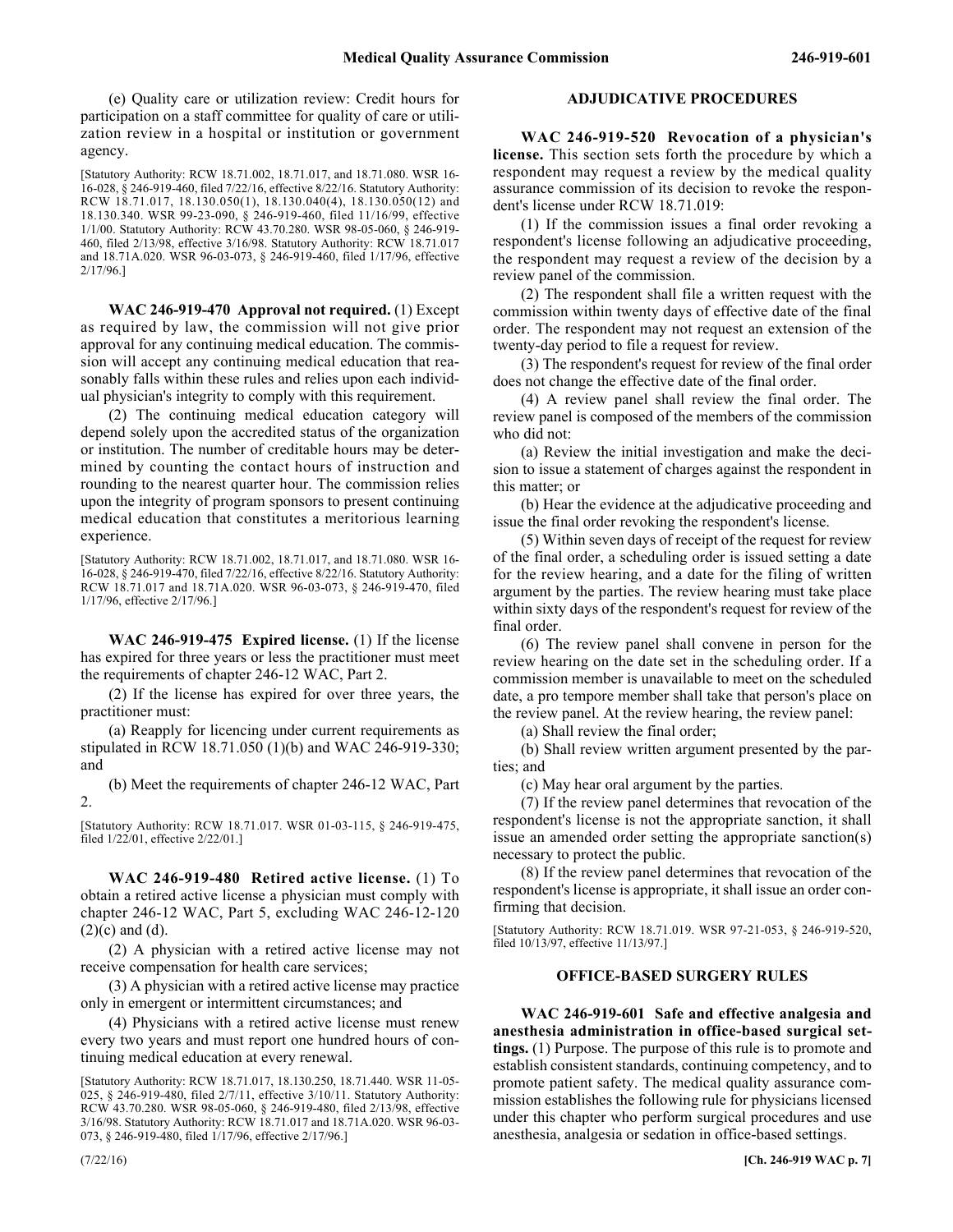(2) Definitions. The following terms used in this subsection apply throughout this rule unless the context clearly indicates otherwise:

(a) "Commission" means the medical quality assurance commission.

(b) "Deep sedation" or "analgesia" means a drug-induced depression of consciousness during which patients cannot be easily aroused but respond purposefully following repeated or painful stimulation. The ability to independently maintain ventilatory function may be impaired. Patients may require assistance in maintaining a patent airway, and spontaneous ventilation may be inadequate. Cardiovascular function is usually maintained.

(c) "General anesthesia" means a state of unconsciousness intentionally produced by anesthetic agents, with absence of pain sensation over the entire body, in which the patient is without protective reflexes and is unable to maintain an airway. Sedation that unintentionally progresses to the point at which the patient is without protective reflexes and is unable to maintain an airway is not considered general anesthesia.

(d) "Local infiltration" means the process of infusing a local anesthetic agent into the skin and other tissues to allow painless wound irrigation, exploration and repair, and other procedures, including procedures such as retrobulbar or periorbital ocular blocks only when performed by a board eligible or board certified ophthalmologist. It does not include procedures in which local anesthesia is injected into areas of the body other than skin or muscle where significant cardiovascular or respiratory complications may result.

(e) "Major conduction anesthesia" means the administration of a drug or combination of drugs to interrupt nerve impulses without loss of consciousness, such as epidural, caudal, or spinal anesthesia, lumbar or brachial plexus blocks, and intravenous regional anesthesia. Major conduction anesthesia does not include isolated blockade of small peripheral nerves, such as digital nerves.

(f) "Minimal sedation" means a drug-induced state during which patients respond normally to verbal commands. Although cognitive function and coordination may be impaired, ventilatory and cardiovascular functions are unaffected. Minimal sedation is limited to oral or intramuscular medications, or both.

(g) "Moderate sedation" or "analgesia" means a druginduced depression of consciousness during which patients respond purposefully to verbal commands, either alone or accompanied by tactile stimulation. No interventions are required to maintain a patent airway, and spontaneous ventilation is adequate. Cardiovascular function is usually maintained.

(h) "Office-based surgery" means any surgery or invasive medical procedure requiring analgesia or sedation, including, but not limited to, local infiltration for tumescent liposuction, performed in a location other than a hospital or hospital-associated surgical center licensed under chapter 70.41 RCW, or an ambulatory surgical facility licensed under chapter 70.230 RCW.

(i) "Physician" means an individual licensed under chapter 18.71 RCW.

(3) Exemptions. This rule does not apply to physicians when:

(a) Performing surgery and medical procedures that require only minimal sedation (anxiolysis), or infiltration of local anesthetic around peripheral nerves. Infiltration around peripheral nerves does not include infiltration of local anesthetic agents in an amount that exceeds the manufacturer's published recommendations.

(b) Performing surgery in a hospital or hospital-associated surgical center licensed under chapter 70.41 RCW, or an ambulatory surgical facility licensed under chapter 70.230 RCW.

(c) Performing surgery utilizing general anesthesia. Facilities in which physicians perform procedures in which general anesthesia is a planned event are regulated by rules related to hospital or hospital-associated surgical center licensed under chapter 70.41 RCW, or an ambulatory surgical facility licensed under chapter 70.230 RCW.

(d) Performing oral and maxillofacial surgery, and the physician:

(i) Is licensed both as a physician under chapter 18.71 RCW and as a dentist under chapter 18.32 RCW;

(ii) Complies with dental quality assurance commission regulations;

(iii) Holds a valid:

(A) Moderate sedation permit; or

(B) Moderate sedation with parenteral agents permit; or

(C) General anesthesia and deep sedation permit; and

(iv) Practices within the scope of his or her specialty.

(4) Application of rule.

This rule applies to physicians practicing independently or in a group setting who perform office-based surgery employing one or more of the following levels of sedation or anesthesia:

(a) Moderate sedation or analgesia; or

(b) Deep sedation or analgesia; or

(c) Major conduction anesthesia.

(5) Accreditation or certification. Within three hundred sixty-five calendar days of the effective date of this rule, a physician who performs a procedure under this rule must ensure that the procedure is performed in a facility that is appropriately equipped and maintained to ensure patient safety through accreditation or certification and in good standing from one of the following:

(a) The Joint Commission;

(b) The Accreditation Association for Ambulatory Health Care;

(c) The American Association for Accreditation of Ambulatory Surgery Facilities;

(d) The Centers for Medicare and Medicaid Services; or

(e) Planned Parenthood Federation of America or the National Abortion Federation, for facilities limited to officebased surgery for abortion or abortion-related services.

(6) Competency. When an anesthesiologist or certified registered nurse anesthetist is not present, the physician performing office-based surgery and using a form of sedation defined in subsection (4) of this section must be competent and qualified both to perform the operative procedure and to oversee the administration of intravenous sedation and analgesia.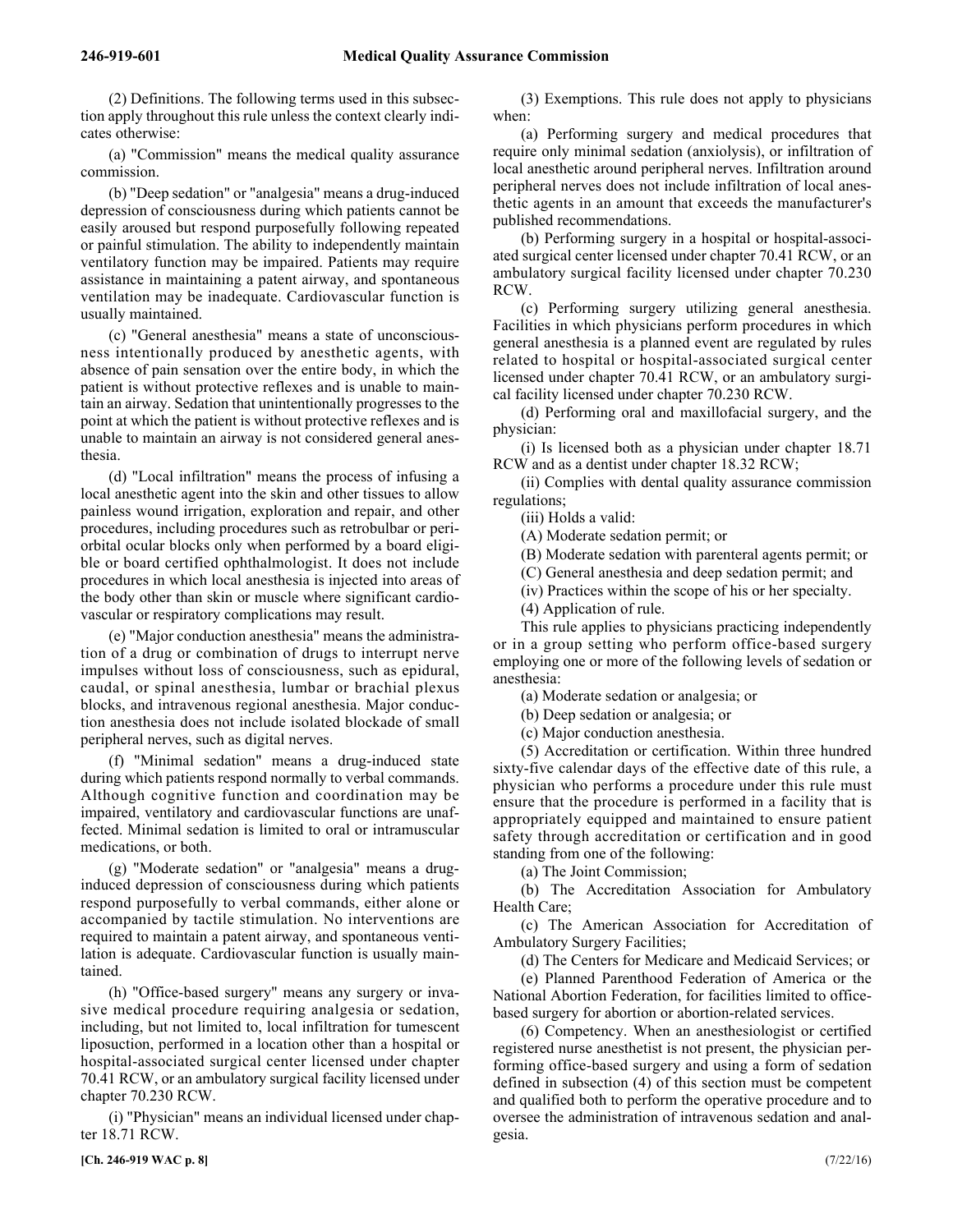(7) Qualifications for administration of sedation and analgesia may include:

(a) Completion of a continuing medical education course in conscious sedation;

(b) Relevant training in a residency training program; or

(c) Having privileges for conscious sedation granted by a hospital medical staff.

(8) At least one licensed health care practitioner currently certified in advanced resuscitative techniques appropriate for the patient age group (e.g., ACLS, PALS or APLS) must be present or immediately available with age-sizeappropriate resuscitative equipment throughout the procedure and until the patient has met the criteria for discharge from the facility.

(9) Sedation assessment and management.

(a) Sedation is a continuum. Depending on the patient's response to drugs, the drugs administered, and the dose and timing of drug administration, it is possible that a deeper level of sedation will be produced than initially intended.

(b) If an anesthesiologist or certified registered nurse anesthetist is not present, a physician intending to produce a given level of sedation should be able to "rescue" a patient who enters a deeper level of sedation than intended.

(c) If a patient enters into a deeper level of sedation than planned, the physician must return the patient to the lighter level of sedation as quickly as possible, while closely monitoring the patient to ensure the airway is patent, the patient is breathing, and that oxygenation, heart rate and blood pressure are within acceptable values. A physician who returns a patient to a lighter level of sedation in accordance with this subsection (c) does not violate subsection (10) of this section.

(10) Separation of surgical and monitoring functions.

(a) The physician performing the surgical procedure must not administer the intravenous sedation, or monitor the patient.

(b) The licensed health care practitioner, designated by the physician to administer intravenous medications and monitor the patient who is under moderate sedation, may assist the operating physician with minor, interruptible tasks of short duration once the patient's level of sedation and vital signs have been stabilized, provided that adequate monitoring of the patient's condition is maintained. The licensed health care practitioner who administers intravenous medications and monitors a patient under deep sedation or analgesia must not perform or assist in the surgical procedure.

(11) Emergency care and transfer protocols. A physician performing office-based surgery must ensure that in the event of a complication or emergency:

(a) All office personnel are familiar with a written and documented plan to timely and safely transfer patients to an appropriate hospital.

(b) The plan must include arrangements for emergency medical services and appropriate escort of the patient to the hospital.

(12) Medical record. The physician performing officebased surgery must maintain a legible, complete, comprehensive and accurate medical record for each patient.

(a) The medical record must include:

(i) Identity of the patient;

(ii) History and physical, diagnosis and plan;

(iii) Appropriate lab, X ray or other diagnostic reports;

(iv) Appropriate preanesthesia evaluation;

(v) Narrative description of procedure;

(vi) Pathology reports, if relevant;

(vii) Documentation of which, if any, tissues and other specimens have been submitted for histopathologic diagnosis;

(viii) Provision for continuity of postoperative care; and

(ix) Documentation of the outcome and the follow-up plan.

(b) When moderate or deep sedation, or major conduction anesthesia is used, the patient medical record must include a separate anesthesia record that documents:

(i) The type of sedation or anesthesia used;

(ii) Drugs (name and dose) and time of administration;

(iii) Documentation at regular intervals of information obtained from the intraoperative and postoperative monitoring;

(iv) Fluids administered during the procedure;

(v) Patient weight;

(vi) Level of consciousness;

(vii) Estimated blood loss;

(viii) Duration of procedure; and

(ix) Any complication or unusual events related to the procedure or sedation/anesthesia.

[Statutory Authority: RCW 18.71.017 and 18.130.050(4). WSR 10-16-109, § 246-919-601, filed 8/2/10, effective 9/2/10.]

# **STANDARDS FOR PROFESSIONAL CONDUCT**

246-919-605 **WAC 246-919-605 Use of laser, light, radiofrequency, and plasma devices as applied to the skin.** (1) For the purposes of this rule, laser, light, radiofrequency, and plasma devices (hereafter LLRP devices) are medical devices that:

(a) Use a laser, noncoherent light, intense pulsed light, radiofrequency, or plasma to topically penetrate skin and alter human tissue; and

(b) Are classified by the federal Food and Drug Administration as prescription devices.

(2) Because an LLRP device penetrates and alters human tissue, the use of an LLRP device is the practice of medicine under RCW 18.71.011. The use of an LLRP device can result in complications such as visual impairment, blindness, inflammation, burns, scarring, hypopigmentation and hyperpigmentation.

(3) Use of medical devices using any form of energy to penetrate or alter human tissue for a purpose other than the purpose set forth in subsection (1) of this section constitutes surgery and is outside the scope of this section.

# PHYSICIAN RESPONSIBILITIES

(4) A physician must be appropriately trained in the physics, safety and techniques of using LLRP devices prior to using such a device, and must remain competent for as long as the device is used.

(5) A physician must use an LLRP device in accordance with standard medical practice.

(6) Prior to authorizing treatment with an LLRP device, a physician must take a history, perform an appropriate physical examination, make an appropriate diagnosis, recommend appropriate treatment, obtain the patient's informed consent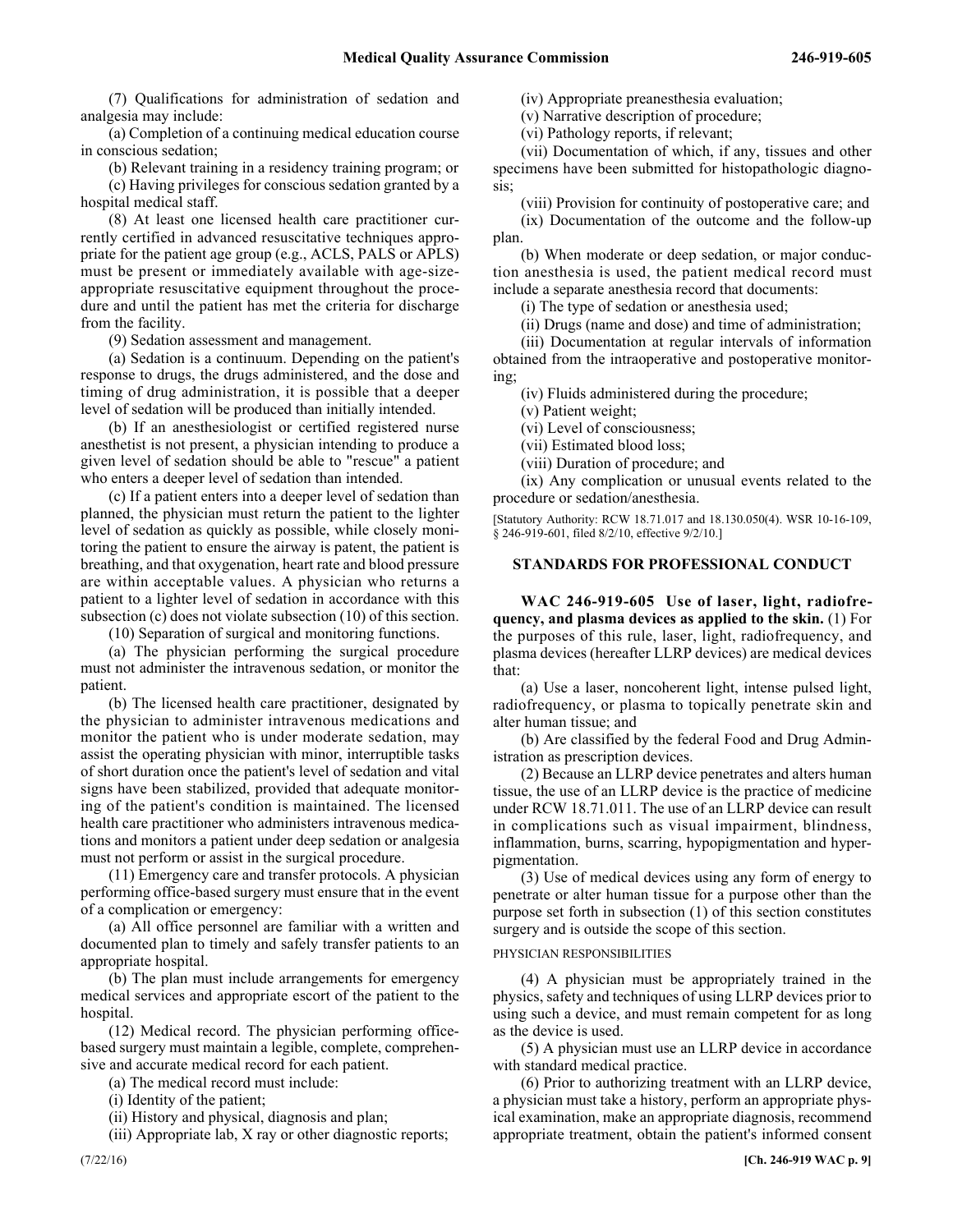(including informing the patient that a nonphysician may operate the device), provide instructions for emergency and follow-up care, and prepare an appropriate medical record.

(7) Regardless of who performs LLRP device treatment, the physician is ultimately responsible for the safety of the patient.

(8) Regardless of who performs LLRP device treatment, the physician is responsible for assuring that each treatment is documented in the patient's medical record.

(9) The physician must ensure that there is a quality assurance program for the facility at which LLRP device procedures are performed regarding the selection and treatment of patients. An appropriate quality assurance program shall include the following:

(a) A mechanism to identify complications and untoward effects of treatment and to determine their cause;

(b) A mechanism to review the adherence of supervised professionals to written protocols;

(c) A mechanism to monitor the quality of treatments;

(d) A mechanism by which the findings of the quality assurance program are reviewed and incorporated into future protocols required by subsection (10)(d) of this section and physician supervising practices; and

(e) Ongoing training to maintain and improve the quality of treatment and performance of treating professionals.

PHYSICIAN DELEGATION OF LLRP TREATMENT

(10) A physician who meets the above requirements may delegate an LLRP device procedure to a properly trained and licensed professional, whose licensure and scope of practice allow the use of an LLRP device, provided all the following conditions are met:

(a) The treatment in no way involves surgery as that term is understood in the practice of medicine;

(b) Such delegated use falls within the supervised professional's lawful scope of practice;

(c) The LLRP device is not used on the globe of the eye;

(d) A physician has a written office protocol for the supervised professional to follow in using the LLRP device. A written office protocol must include at a minimum the following:

(i) The identity of the individual physician authorized to use the device and responsible for the delegation of the procedure;

(ii) A statement of the activities, decision criteria, and plan the supervised professional must follow when performing procedures delegated pursuant to this rule;

(iii) Selection criteria to screen patients for the appropriateness of treatments;

(iv) Identification of devices and settings to be used for patients who meet selection criteria;

(v) Methods by which the specified device is to be operated and maintained;

(vi) A description of appropriate care and follow-up for common complications, serious injury, or emergencies; and

(vii) A statement of the activities, decision criteria, and plan the supervised professional shall follow when performing delegated procedures, including the method for documenting decisions made and a plan for communication or feedback to the authorizing physician concerning specific decisions made;

(e) The supervised professional has appropriate training in, at a minimum, application techniques of each LLRP device, cutaneous medicine, indications and contraindications for such procedures, preprocedural and postprocedural care, potential complications and infectious disease control involved with each treatment;

(f) The delegating physician ensures that the supervised professional uses the LLRP device only in accordance with the written office protocol, and does not exercise independent medical judgment when using the device;

(g) The delegating physician shall be on the immediate premises during the patient's initial treatment and be able to treat complications, provide consultation, or resolve problems, if indicated. The supervised professional may complete the initial treatment if the physician is called away to attend to an emergency;

(h) Existing patients with an established treatment plan may continue to receive care during temporary absences of the delegating physician provided that there is a local backup physician who satisfies the requirements of subsection (4) of this section. The local back-up physician must agree in writing to treat complications, provide consultation or resolve problems if medically indicated. The local back-up physician shall be reachable by phone and able to see the patient within sixty minutes.

(11) The use of, or the delegation of the use of, an LLRP device by a physician assistant is covered by WAC 246-918- 125.

[Statutory Authority: RCW 18.71.017, 18.71A.020 and 18.130.050(12). WSR 07-03-177, § 246-919-605, filed 1/24/07, effective 3/1/07.]

246-919-606 **WAC 246-919-606 Nonsurgical medical cosmetic procedures.** (1) The purpose of this rule is to establish the duties and responsibilities of a physician who delegates the injection of medication or substances for cosmetic purposes or the use of prescription devices for cosmetic purposes. These procedures can result in complications such as visual impairment, blindness, inflammation, burns, scarring, disfiguration, hypopigmentation and hyperpigmentation. The performance of these procedures is the practice of medicine under RCW 18.71.011(3).

(2) This rule does not apply to:

(a) Surgery;

(b) The use of prescription lasers, noncoherent light, intense pulsed light, radiofrequency, or plasma as applied to the skin; this is covered in WAC 246-919-605 and 246-918- 125;

(c) The practice of a profession by a licensed health care professional under methods or means within the scope of practice permitted by such license;

(d) The use of nonprescription devices; and

(e) Intravenous therapy.

(3) Definitions. These definitions apply throughout this section unless the context clearly requires otherwise.

(a) "Nonsurgical medical cosmetic procedure" means a procedure or treatment that involves the injection of a medication or substance for cosmetic purposes, or the use of a prescription device for cosmetic purposes. Laser, light, radiofrequency and plasma devices that are used to topically penetrate the skin are devices used for cosmetic purposes, but are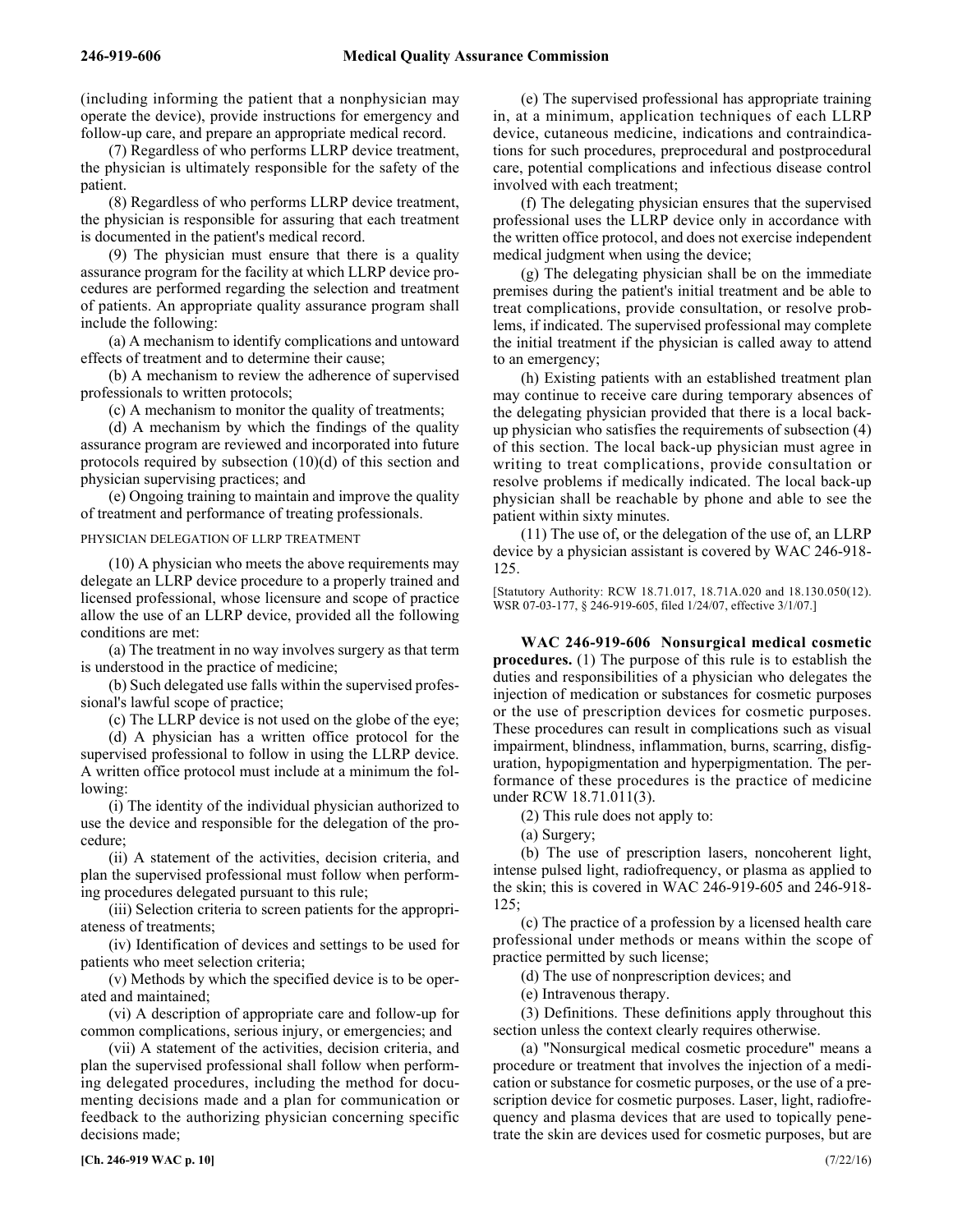excluded under subsection (2)(b) of this section, and are covered by WAC 246-919-605 and 246-918-125.

(b) "Physician" means an individual licensed under chapter 18.71 RCW.

(c) "Prescription device" means a device that the federal Food and Drug Administration has designated as a prescription device, and can be sold only to persons with prescriptive authority in the state in which they reside.

#### PHYSICIAN RESPONSIBILITIES

(4) A physician must be fully and appropriately trained in a nonsurgical medical cosmetic procedure prior to performing the procedure or delegating the procedure. The physician must keep a record of his or her training in the office and available for review upon request by a patient or a representative of the commission.

(5) Prior to authorizing a nonsurgical medical cosmetic procedure, a physician must:

(a) Take a history;

(b) Perform an appropriate physical examination;

(c) Make an appropriate diagnosis;

(d) Recommend appropriate treatment;

(e) Obtain the patient's informed consent;

(f) Provide instructions for emergency and follow-up care; and

(g) Prepare an appropriate medical record.

(6) Regardless of who performs the nonsurgical medical cosmetic procedure, the physician is ultimately responsible for the safety of the patient.

(7) Regardless of who performs the nonsurgical medical cosmetic procedure, the physician is responsible for ensuring that each treatment is documented in the patient's medical record.

(8) The physician must ensure that there is a quality assurance program for the facility at which nonsurgical medical cosmetic procedures are performed regarding the selection and treatment of patients. An appropriate quality assurance program must include the following:

(a) A mechanism to identify complications and untoward effects of treatment and to determine their cause;

(b) A mechanism to review the adherence of supervised health care professionals to written protocols;

(c) A mechanism to monitor the quality of treatments;

(d) A mechanism by which the findings of the quality assurance program are reviewed and incorporated into future protocols required by subsection (10)(d) of this section and physician supervising practices; and

(e) Ongoing training to maintain and improve the quality of treatment and performance of supervised health care professionals.

(9) A physician may not sell or give a prescription device to an individual who does not possess prescriptive authority in the state in which the individual resides or practices.

(10) The physician must ensure that all equipment used for procedures covered by this section is inspected, calibrated, and certified as safe according to the manufacturer's specifications.

#### PHYSICIAN DELEGATION

(11) A physician who meets the above requirements may delegate a nonsurgical medical cosmetic procedure to a properly trained physician assistant, registered nurse or licensed practical nurse, provided all the following conditions are met:

(a) The treatment in no way involves surgery as that term is understood in the practice of medicine;

(b) The physician delegates procedures that are within the delegate's lawful scope of practice;

(c) The delegate has appropriate training in, at a minimum:

(i) Techniques for each procedure;

(ii) Cutaneous medicine;

(iii) Indications and contraindications for each procedure;

(iv) Preprocedural and postprocedural care;

(v) Recognition and acute management of potential complications that may result from the procedure; and

(vi) Infectious disease control involved with each treatment.

(d) The physician has a written office protocol for the delegate to follow in performing the nonsurgical medical cosmetic procedure. A written office protocol must include, at a minimum, the following:

(i) The identity of the physician responsible for the delegation of the procedure;

(ii) Selection criteria to screen patients for the appropriateness of treatment;

(iii) A description of appropriate care and follow-up for common complications, serious injury, or emergencies; and

(iv) A statement of the activities, decision criteria, and plan the delegate shall follow when performing delegated procedures, including the method for documenting decisions made and a plan for communication or feedback to the authorizing physician concerning specific decisions made.

(e) The physician ensures that the delegate performs each procedure in accordance with the written office protocol;

(f) Each patient signs a consent form prior to treatment that lists foreseeable side effects and complications, and the identity and license of the delegate or delegates who will perform the procedure; and

(g) Each delegate performing a procedure covered by this section must be readily identified by a name tag or similar means so that the patient understands the identity and license of the treating delegate.

(12) If a physician delegates the performance of a procedure that uses a medication or substance that the federal Food and Drug Administration has not approved, or that the federal Food and Drug Administration has not approved for the particular purpose for which it is used, the physician must be onsite during the entire duration of the procedure.

(13) If a physician delegates the performance of a procedure that uses a medication or substance that is approved by the federal Food and Drug Administration for the particular purpose for which it is used, the physician need not be on-site during the procedure, but must be reachable by phone and able to respond within thirty minutes to treat complications.

(14) If the physician is unavailable to supervise a delegate as required by this section, the physician must make arrangements for an alternate physician to provide the necessary supervision. The alternate supervisor must be familiar with the protocols in use at the site, will be accountable for adequately supervising the treatment under the protocols, and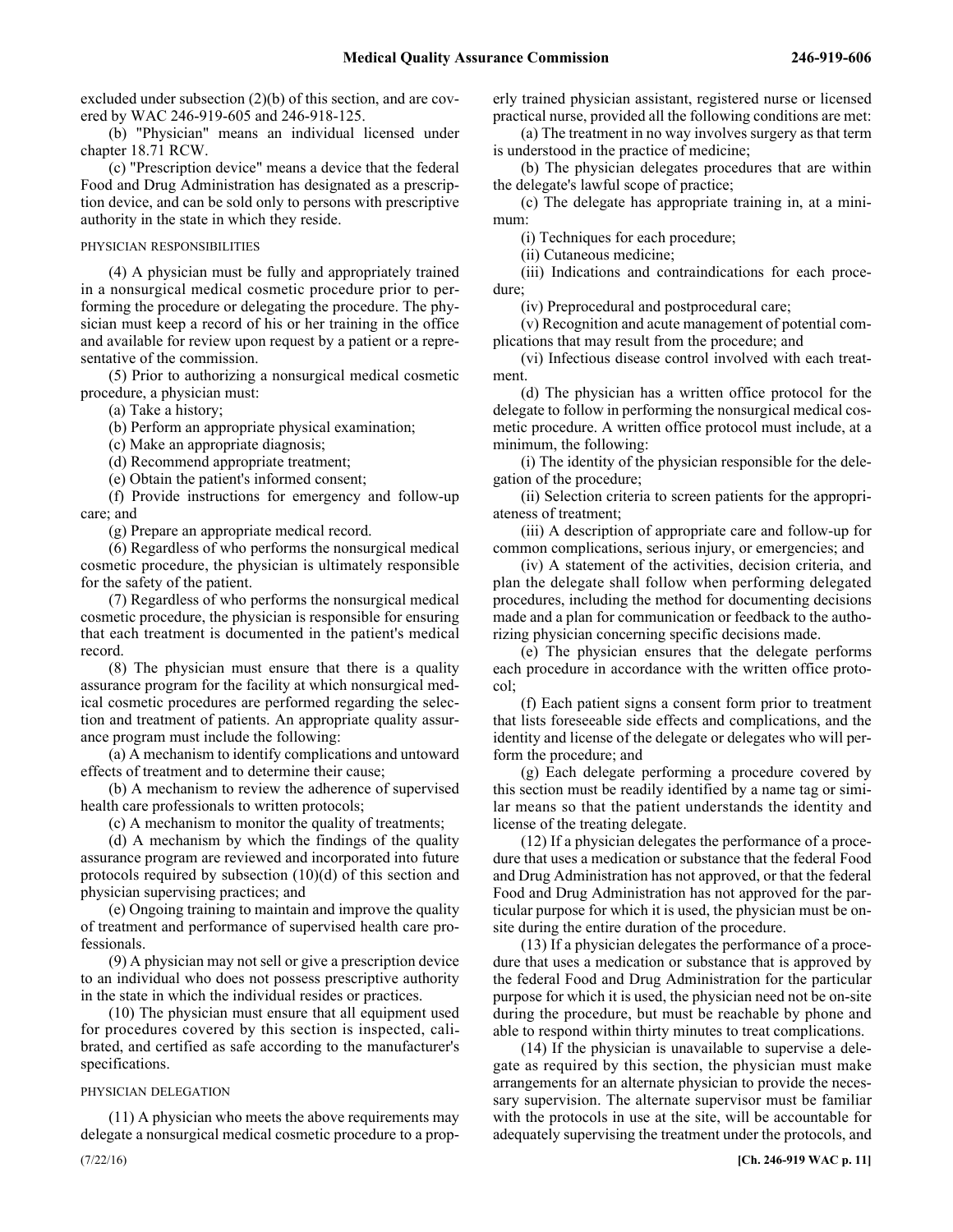must have comparable training as the primary supervising physician.

(15) A physician performing or delegating nonsurgical cosmetic procedures may not sponsor more than three physician assistants at any one time.

(16) A physician may not permit a delegate to further delegate the performance of a nonsurgical medical cosmetic procedure to another individual.

[Statutory Authority: RCW 18.71.017, 18.71A.020 and 18.130.050(4). WSR 10-11-001, § 246-919-606, filed 5/5/10, effective 6/5/10.]

246-919-610 **WAC 246-919-610 Use of drugs or autotransfusion to enhance athletic ability.** (1) A physician shall not prescribe, administer or dispense anabolic steroids, growth hormones, testosterone or its analogs, human chorionic gonadotropin (HCG), other hormones, or any form of autotransfusion for the purpose of enhancing athletic ability.

(2) A physician shall complete and maintain patient medical records which accurately reflect the prescribing, administering or dispensing of any substance or drug described in this rule or any form of autotransfusion. Patient medical records shall indicate the diagnosis and purpose for which the substance, drug or autotransfusion is prescribed, administered or dispensed and any additional information upon which the diagnosis is based.

(3) A violation of any provision of this rule shall constitute grounds for disciplinary action under RCW 18.130.180(7). A violation of subsection (1) of this section shall also constitute grounds for disciplinary action under RCW 18.130.180(6).

[Statutory Authority: RCW 18.71.017 and 18.71A.020. WSR 96-03-073, § 246-919-610, filed 1/17/96, effective 2/17/96.]

246-919-620 **WAC 246-919-620 Cooperation with investigation.** (1) A licensee must comply with a request, under RCW 70.02.050, for health care records or documents from an investigator who is acting on behalf of the disciplining authority pursuant to RCW 18.130.050(2) by submitting the requested items within fourteen calendar days of receipt of the request by the licensee or the licensee's attorney, whichever is first. If the licensee fails to comply with the request within fourteen calendar days, the investigator shall contact the licensee or the licensee's attorney by letter as a reminder.

(a) Investigators may extend the time for response if the licensee requests an extension for a period not to exceed seven calendar days. Other requests for extension may be granted by the commission chair or the commission's designee.

(b) If the licensee fails to comply with the request within three business days after the receipt of the written reminder, a statement of charges shall be issued pursuant to RCW 18.130.180(8) and, if there is sufficient evidence to support additional charges, those charges may be included in the statement of charges.

(2) A licensee must comply with a request for nonhealth care records or documents from an investigator who is acting on behalf of the commission pursuant to RCW 18.130.050(2) by submitting the requested items within fourteen calendar days of receipt of the request by the licensee or the licensee's attorney, whichever is first. If the licensee fails to comply with the request within fourteen calendar days, the investigator shall contact the licensee or the licensee's attorney by letter as a reminder.

(a) Investigators may extend the time for response if the licensee requests an extension for a period not to exceed seven calendar days. Other requests for extension may be granted by the commission chair or the commission's designee.

(b) If the licensee fails to comply with the request within three business days after the receipt of the written reminder, then a subpoena shall be served upon the licensee to obtain the requested items.

(c) If the licensee fails to comply with the subpoena, a statement of charges shall be issued pursuant to RCW 18.130.180(8) and, if there is sufficient evidence to support additional charges, then those charges may be included in the statement of charges.

(3) A licensee must comply with a request for information from an investigator who is acting on behalf of the commission pursuant to RCW 18.130.050(2). This information may include, but is not limited to, an explanation of the matter under investigation, curriculum vitae, continuing medical education credits, malpractice action summaries, or hospital affiliations. The licensee will submit the requested information within fourteen calendar days of receipt of the request by the licensee or the licensee's attorney, whichever is first. If the licensee fails to comply with the request within fourteen calendar days, the investigator shall contact the licensee or the licensee's attorney by letter as a reminder.

(a) Investigators may extend the time for response if the licensee requests an extension for a period not to exceed seven calendar days. Other requests for extension may be granted by the commission chair or the commission's designee.

(b) If the licensee fails to comply with the written reminder within three business days after the receipt of the reminder, a statement of charges shall be issued pursuant to RCW 18.130.180(8) and, if there is sufficient evidence to support additional charges, then those charges may be included in the statement of charges.

(4) In negotiating a settlement on a statement of charges based on RCW 18.130.180(8), the reviewing commission member may take into consideration whether the licensee has complied with the request after the statement of charges has been issued. Any settlement proposal shall be presented to the commission or a duly constituted panel of the commission for a decision on ratification and until ratified, the settlement is not final.

[Statutory Authority: RCW 18.71.017 and 18.71A.020. WSR 96-03-073, § 246-919-620, filed 1/17/96, effective 2/17/96.]

246-919-630 **WAC 246-919-630 Sexual misconduct.** (1) The following definitions apply throughout this section unless the context clearly requires otherwise.

(a) "Patient" means a person who is receiving health care or treatment, or has received health care or treatment without a termination of the physician-patient relationship. The determination of when a person is a patient is made on a case-bycase basis with consideration given to a number of factors, including the nature, extent and context of the professional relationship between the physician and the person. The fact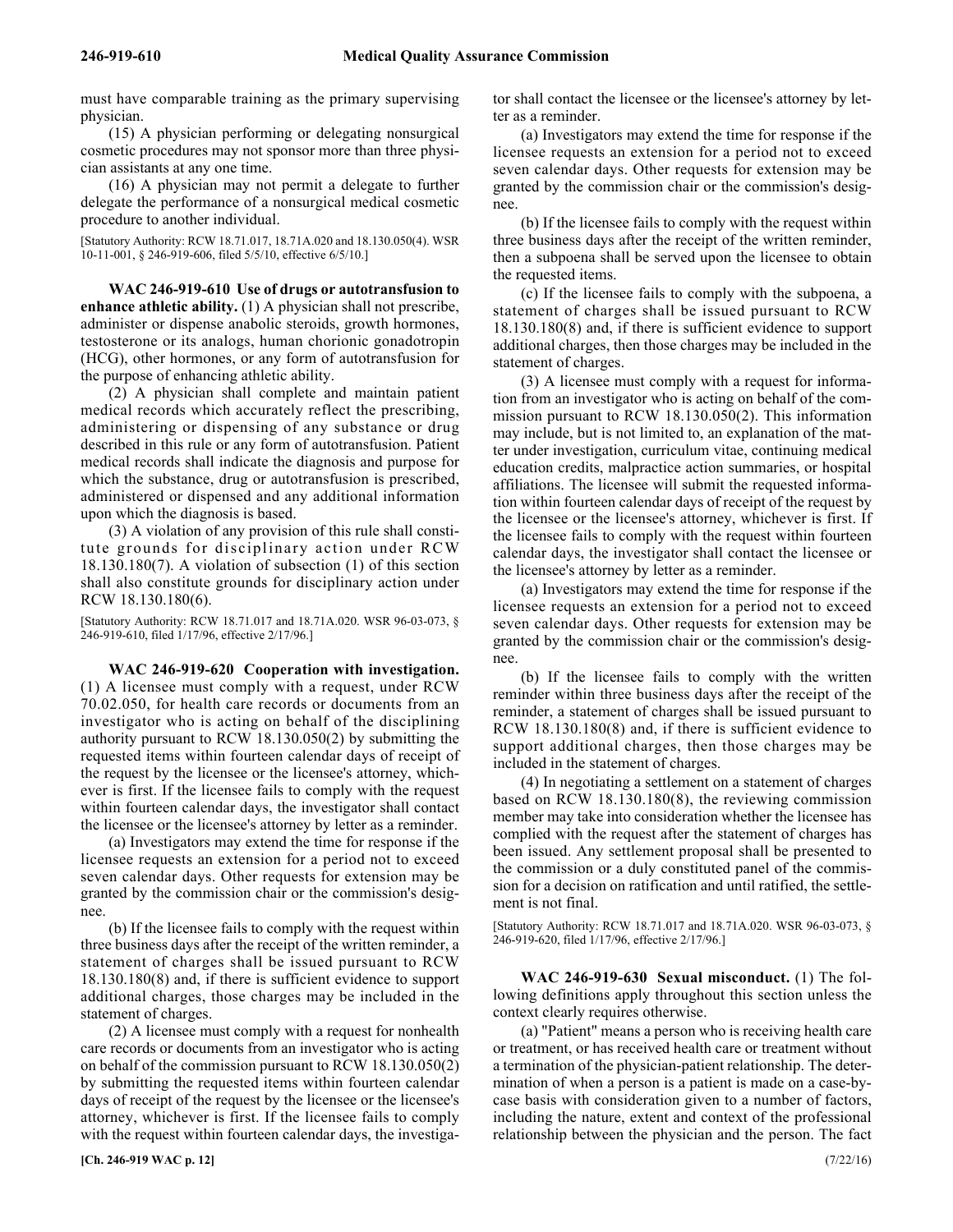that a person is not actively receiving treatment or professional services is not the sole determining factor.

(b) "Physician" means a person licensed to practice medicine and surgery under chapter 18.71 RCW.

(c) "Key third party" means a person in a close personal relationship with the patient and includes, but is not limited to, spouses, partners, parents, siblings, children, guardians and proxies.

(2) A physician shall not engage in sexual misconduct with a current patient or a key third party. A physician engages in sexual misconduct when he or she engages in the following behaviors with a patient or key third party:

(a) Sexual intercourse or genital to genital contact;

(b) Oral to genital contact;

(c) Genital to anal contact or oral to anal contact;

(d) Kissing in a romantic or sexual manner;

(e) Touching breasts, genitals or any sexualized body part for any purpose other than appropriate examination or treatment;

(f) Examination or touching of genitals without using gloves;

(g) Not allowing a patient the privacy to dress or undress;

(h) Encouraging the patient to masturbate in the presence of the physician or masturbation by the physician while the patient is present;

(i) Offering to provide practice-related services, such as medications, in exchange for sexual favors;

(j) Soliciting a date;

(k) Engaging in a conversation regarding the sexual history, preferences or fantasies of the physician.

(3) A physician shall not engage in any of the conduct described in subsection (2) of this section with a former patient or key third party if the physician:

(a) Uses or exploits the trust, knowledge, influence, or emotions derived from the professional relationship; or

(b) Uses or exploits privileged information or access to privileged information to meet the physician's personal or sexual needs.

(4) Sexual misconduct also includes sexual contact with any person involving force, intimidation, or lack of consent; or a conviction of a sex offense as defined in RCW 9.94A.- 030.

(5) To determine whether a patient is a current patient or a former patient, the commission will analyze each case individually, and will consider a number of factors, including, but not limited to, the following:

(a) Documentation of formal termination;

(b) Transfer of the patient's care to another health care provider;

(c) The length of time that has passed;

(d) The length of time of the professional relationship;

(e) The extent to which the patient has confided personal or private information to the physician;

(f) The nature of the patient's health problem;

(g) The degree of emotional dependence and vulnerability.

(6) This section does not prohibit conduct that is required for medically recognized diagnostic or treatment purposes if the conduct meets the standard of care appropriate to the diagnostic or treatment situation.

(7) It is not a defense that the patient, former patient, or key third party initiated or consented to the conduct, or that the conduct occurred outside the professional setting.

(8) A violation of any provision of this rule shall constitute grounds for disciplinary action.

[Statutory Authority: RCW 18.71.017, 18.130.062, and Executive Order 06- 03. WSR 16-06-010, § 246-919-630, filed 2/18/16, effective 3/20/16. Statutory Authority: RCW 18.130.180, 18.71.017, and 18.71A.020. WSR 06-03- 028, § 246-919-630, filed 1/9/06, effective 2/9/06.]

246-919-640 **WAC 246-919-640 Abuse.** (1) A physician commits unprofessional conduct if the physician abuses a patient. A physician abuses a patient when he or she:

(a) Makes statements regarding the patient's body, appearance, sexual history, or sexual orientation that have no legitimate medical or therapeutic purpose;

(b) Removes a patient's clothing or gown without consent;

(c) Fails to treat an unconscious or deceased patient's body or property respectfully; or

(d) Engages in any conduct, whether verbal or physical, which unreasonably demeans, humiliates, embarrasses, threatens, or harms a patient.

(2) A violation of any provision of this rule shall constitute grounds for disciplinary action.

[Statutory Authority: RCW 18.130.180, 18.71.017, and 18.71A.020. WSR 06-03-028, § 246-919-640, filed 1/9/06, effective 2/9/06.]

# **MANDATORY REPORTING**

246-919-700 **WAC 246-919-700 Mandatory reporting.** (1) All reports required by these regulations shall be submitted to the commission as soon as possible, but not later than sixty days after a determination is made.

(2) A report should contain the following information if known:

(a) The name, address and telephone number of the person making the report;

(b) The name, address and telephone numbers of the physician being reported;

(c) The case number of any patient whose treatment is a subject of the report;

(d) A brief description or summary of the facts which gave rise to the issuance of the report, including dates of occurrences;

(e) If court action is involved, the name of the court in which the action is filed along with the date of filing and docket number; and

(f) Any further information which would aid the evaluation of the report.

(3) The mandatory reporting shall not act as a waiver of confidentiality of medical records and committee reports. The information reported or disclosed shall be kept for the confidential use of the commission as provided in the Uniform Disciplinary Act and shall not be subject to subpoena or discovery proceedings in any civil action as provided in RCW 4.24.250, and shall be exempt from public disclosure pursuant to chapter 42.17 RCW except for review as provided in RCW 18.71.0195.

[Statutory Authority: RCW 18.71.017 and 18.71A.020. WSR 96-03-073, § 246-919-700, filed 1/17/96, effective 2/17/96.]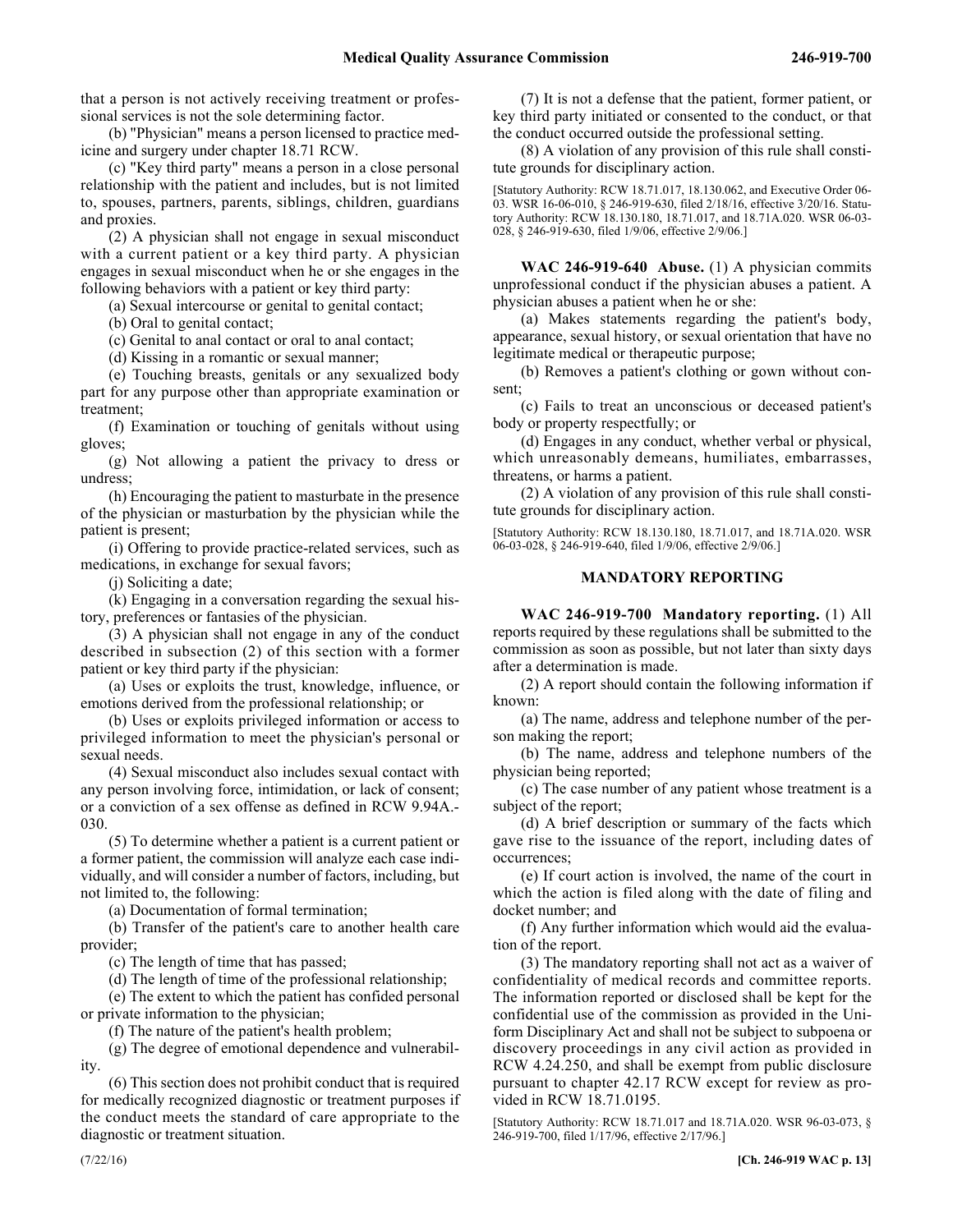246-919-710 **WAC 246-919-710 Mandatory reporting requirement satisfied.** The requirement for a report to the commission under RCW 18.71.0193(1) may be satisfied by submitting the report to the impaired physician program approved by the commission under this chapter.

[Statutory Authority: RCW 18.71.017 and 18.71A.020. WSR 96-03-073, § 246-919-710, filed 1/17/96, effective 2/17/96.]

246-919-730 **WAC 246-919-730 Medical associations or societies.** The president or chief executive officer of any medical association or society within this state shall report to the commission when a medical society hearing panel or committee determines that a physician has committed unprofessional conduct or that a physician may not be able to practice medicine with reasonable skill and safety to patients as the result of any mental or physical condition and constitutes an apparent risk to the public health, safety or welfare. The report required by this subsection shall be made without regard to whether the license holder appeals, accepts or acts upon the determination made by the association or society. Notification of appeal shall be included.

[Statutory Authority: RCW 18.71.017 and 18.71A.020. WSR 96-03-073, § 246-919-730, filed 1/17/96, effective 2/17/96.]

246-919-740 **WAC 246-919-740 Health care service contractors and disability insurance carriers.** The executive officer of every health care service contractor and disability insurer, licensed under chapters 48.20, 48.21, 48.21A and 48.44 RCW operating in the state of Washington, shall report to the commission all final determinations that a physician has engaged in flagrant overcharging for medical services or has flagrantly engaged in overutilization of medical services or has charged fees for medical services not actually provided.

[Statutory Authority: RCW 18.71.017 and 18.71A.020. WSR 96-03-073, § 246-919-740, filed 1/17/96, effective 2/17/96.]

246-919-750 **WAC 246-919-750 Courts.** The commission requests the assistance of all clerks of trial courts within the state to report all medical malpractice judgments and all convictions of licensed medical doctors, other than minor traffic violations.

[Statutory Authority: RCW 18.71.017 and 18.71A.020. WSR 96-03-073, § 246-919-750, filed 1/17/96, effective 2/17/96.]

246-919-760 **WAC 246-919-760 State and federal agencies.** The commission requests the assistance of executive officers of any state or federal program operating in the state of Washington, under which a physician is employed to provide patient care services, to report to the commission whenever such a physician has been judged to have demonstrated his/her incompetency or negligence in the practice of medicine, or has otherwise committed unprofessional conduct; or is a mentally or physically disabled physician.

[Statutory Authority: RCW 18.71.017 and 18.71A.020. WSR 96-03-073, § 246-919-760, filed 1/17/96, effective 2/17/96.]

246-919-770 **WAC 246-919-770 Professional standards review organizations.** When authorized by federal law, every professional standards review organization operating within the state of Washington shall report to the commission any determinations that a physician has engaged or is engaging in consistent, excessive utilization of any medical or surgical test, treatment or procedure when such procedures are clearly not called for under the circumstances in which such services were provided.

[Statutory Authority: RCW 18.71.017 and 18.71A.020. WSR 96-03-073, § 246-919-770, filed 1/17/96, effective 2/17/96.]

### **PAIN MANAGEMENT**

246-919-850 **WAC 246-919-850 Pain management—Intent.** These rules govern the use of opioids in the treatment of patients for chronic noncancer pain.

The Washington state medical quality assurance commission (commission) recognizes that principles of quality medical practice dictate that the people of the state of Washington have access to appropriate and effective pain relief. The appropriate application of up-to-date knowledge and treatment modalities can serve to improve the quality of life for those patients who suffer from pain as well as reduce the morbidity and costs associated with untreated or inappropriately treated pain. For the purposes of this rule, the inappropriate treatment of pain includes nontreatment, undertreatment, overtreatment, and the continued use of ineffective treatments.

The diagnosis and treatment of pain is integral to the practice of medicine. The commission encourages physicians to view pain management as a part of quality medical practice for all patients with pain, acute or chronic, and it is especially urgent for patients who experience pain as a result of terminal illness. All physicians should become knowledgeable about assessing patients' pain and effective methods of pain treatment, as well as statutory requirements for prescribing controlled substances. Accordingly, this rule has been developed to clarify the commission's position on pain control, particularly as related to the use of controlled substances, to alleviate physician uncertainty and to encourage better pain management.

Inappropriate pain treatment may result from a physician's lack of knowledge about pain management. Fears of investigation or sanction by federal, state, and local agencies may also result in inappropriate treatment of pain. Appropriate pain management is the treating physician's responsibility. As such, the commission will consider the inappropriate treatment of pain to be a departure from standards of practice and will investigate such allegations, recognizing that some types of pain cannot be completely relieved, and taking into account whether the treatment is appropriate for the diagnosis.

The commission recognizes that controlled substances including opioid analgesics may be essential in the treatment of acute pain due to trauma or surgery and chronic pain, whether due to cancer or noncancer origins. The commission will refer to current clinical practice guidelines and expert review in approaching cases involving management of pain. The medical management of pain should consider current clinical knowledge and scientific research and the use of pharmacologic and nonpharmacologic modalities according to the judgment of the physician. Pain should be assessed and treated promptly, and the quantity and frequency of doses should be adjusted according to the intensity, duration of the pain, and treatment outcomes. Physicians should recognize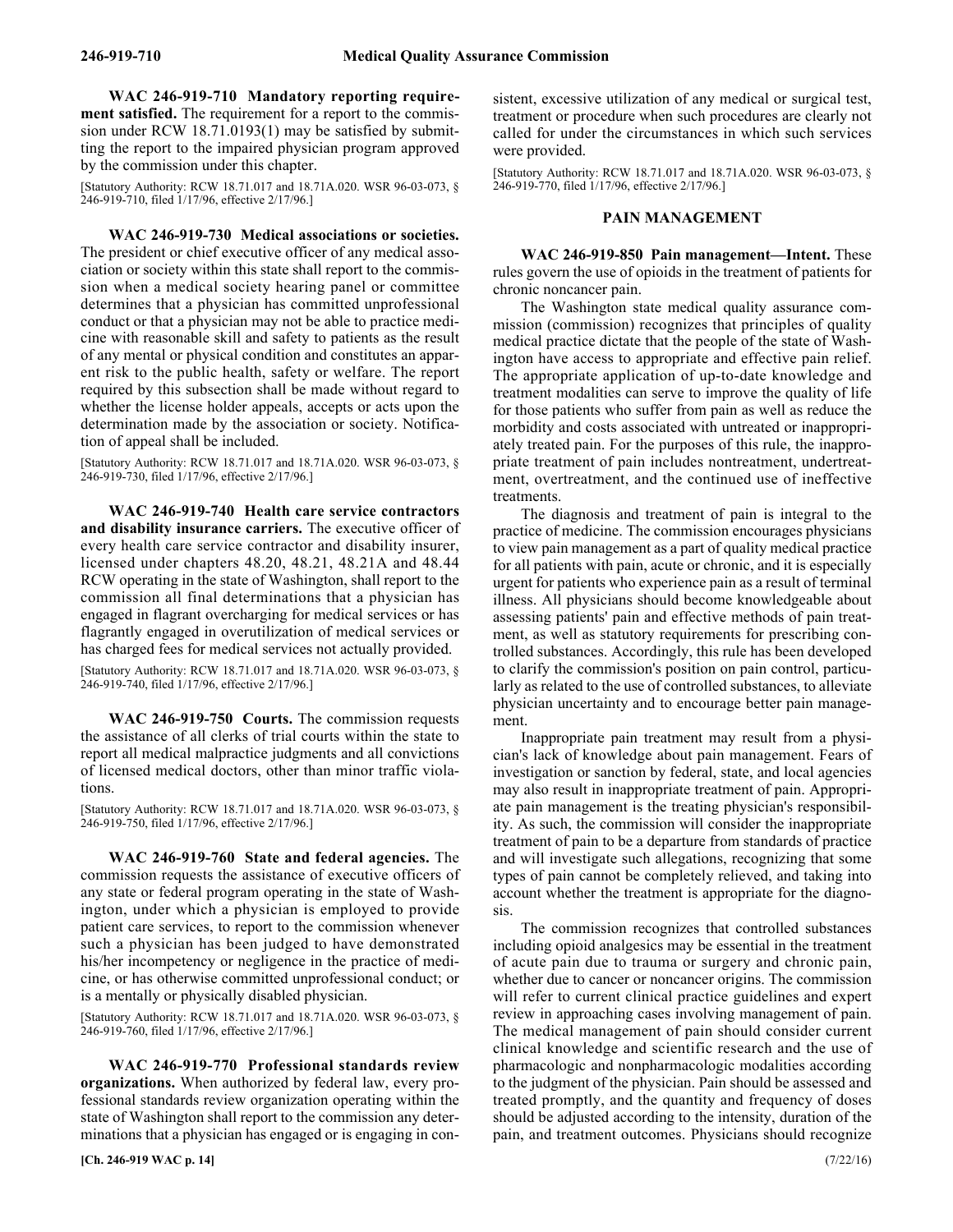that tolerance and physical dependence are normal consequences of sustained use of opioid analgesics and are not the same as addiction.

The commission is obligated under the laws of the state of Washington to protect the public health and safety. The commission recognizes that the use of opioid analgesics for other than legitimate medical purposes poses a threat to the individual and society and that the inappropriate prescribing of controlled substances, including opioid analgesics, may lead to drug diversion and abuse by individuals who seek them for other than legitimate medical use. Accordingly, the commission expects that physicians incorporate safeguards into their practices to minimize the potential for the abuse and diversion of controlled substances.

Physicians should not fear disciplinary action from the commission for ordering, prescribing, dispensing or administering controlled substances, including opioid analgesics, for a legitimate medical purpose and in the course of professional practice. The commission will consider prescribing, ordering, dispensing or administering controlled substances for pain to be for a legitimate medical purpose if based on sound clinical judgment. All such prescribing must be based on clear documentation of unrelieved pain. To be within the usual course of professional practice, a physician-patient relationship must exist and the prescribing should be based on a diagnosis and documentation of unrelieved pain. Compliance with applicable state or federal law is required.

The commission will judge the validity of the physician's treatment of the patient based on available documentation, rather than solely on the quantity and duration of medication administration. The goal is to control the patient's pain while effectively addressing other aspects of the patient's functioning, including physical, psychological, social, and workrelated factors.

These rules are designed to assist practitioners in providing appropriate medical care for patients. They are not inflexible rules or rigid practice requirements and are not intended, nor should they be used, to establish a legal standard of care outside the context of the medical quality assurance committee's jurisdiction.

The ultimate judgment regarding the propriety of any specific procedure or course of action must be made by the practitioner based on all the circumstances presented. Thus, an approach that differs from the rules, standing alone, does not necessarily imply that the approach was below the standard of care. To the contrary, a conscientious practitioner may responsibly adopt a course of action different from that set forth in the rules when, in the reasonable judgment of the practitioner, such course of action is indicated by the condition of the patient, limitations of available resources, or advances in knowledge or technology subsequent to publication of these rules. However, a practitioner who employs an approach substantially different from these rules is advised to document in the patient record information sufficient to justify the approach taken.

The practice of medicine involves not only the science, but also the art of dealing with the prevention, diagnosis, alleviation, and treatment of disease. The variety and complexity of human conditions make it impossible to always reach the most appropriate diagnosis or to predict with certainty a particular response to treatment.

Therefore, it should be recognized that adherence to these rules will not assure an accurate diagnosis or a successful outcome. The sole purpose of these rules is to assist practitioners in following a reasonable course of action based on current knowledge, available resources, and the needs of the patient to deliver effective and safe medical care.

[Statutory Authority: RCW 18.71.450, 18.71A.100, 18.71.017, and 18.71A.020. WSR 11-12-025, § 246-919-850, filed 5/24/11, effective 1/2/12.]

246-919-851 **WAC 246-919-851 Exclusions.** The rules adopted under WAC 246-919-850 through 246-919-863 do not apply:

(1) To the provision of palliative, hospice, or other endof-life care; or

(2) To the management of acute pain caused by an injury or surgical procedure.

[Statutory Authority: RCW 18.71.450, 18.71A.100, 18.71.017, and 18.71A.020. WSR 11-12-025, § 246-919-851, filed 5/24/11, effective 1/2/12.]

246-919-852 **WAC 246-919-852 Definitions.** The definitions in WAC 246-919-850 through 246-919-863 apply unless the context clearly requires otherwise.

(1) "Acute pain" means the normal, predicted physiological response to a noxious chemical, thermal, or mechanical stimulus and typically is associated with invasive procedures, trauma, and disease. It is generally time-limited, often less than three months in duration, and usually less than six months.

(2) "Addiction" means a primary, chronic, neurobiologic disease with genetic, psychosocial, and environmental factors influencing its development and manifestations. It is characterized by behaviors that include:

(a) Impaired control over drug use;

- (b) Craving;
- (c) Compulsive use; or
- (d) Continued use despite harm.

(3) "Chronic noncancer pain" means a state in which noncancer pain persists beyond the usual course of an acute disease or healing of an injury, or that may or may not be associated with an acute or chronic pathologic process that causes continuous or intermittent pain over months or years.

(4) "Comorbidity" means a preexisting or coexisting physical or psychiatric disease or condition.

(5) "Episodic care" means medical care provided by a practitioner other than the designated primary care practitioner in the acute care setting, for example, urgent care or emergency department.

(6) "Hospice" means a model of care that focuses on relieving symptoms and supporting patients with a life expectancy of six months or less. Hospice involves an interdisciplinary approach to provide health care, pain management, and emotional and spiritual support. The emphasis is on comfort, quality of life and patient and family support. Hospice can be provided in the patient's home as well as freestanding hospice facilities, hospitals, nursing homes, or other longterm care facilities.

(7) "Morphine equivalent dose" means a conversion of various opioids to a morphine equivalent dose by the use of accepted conversion tables.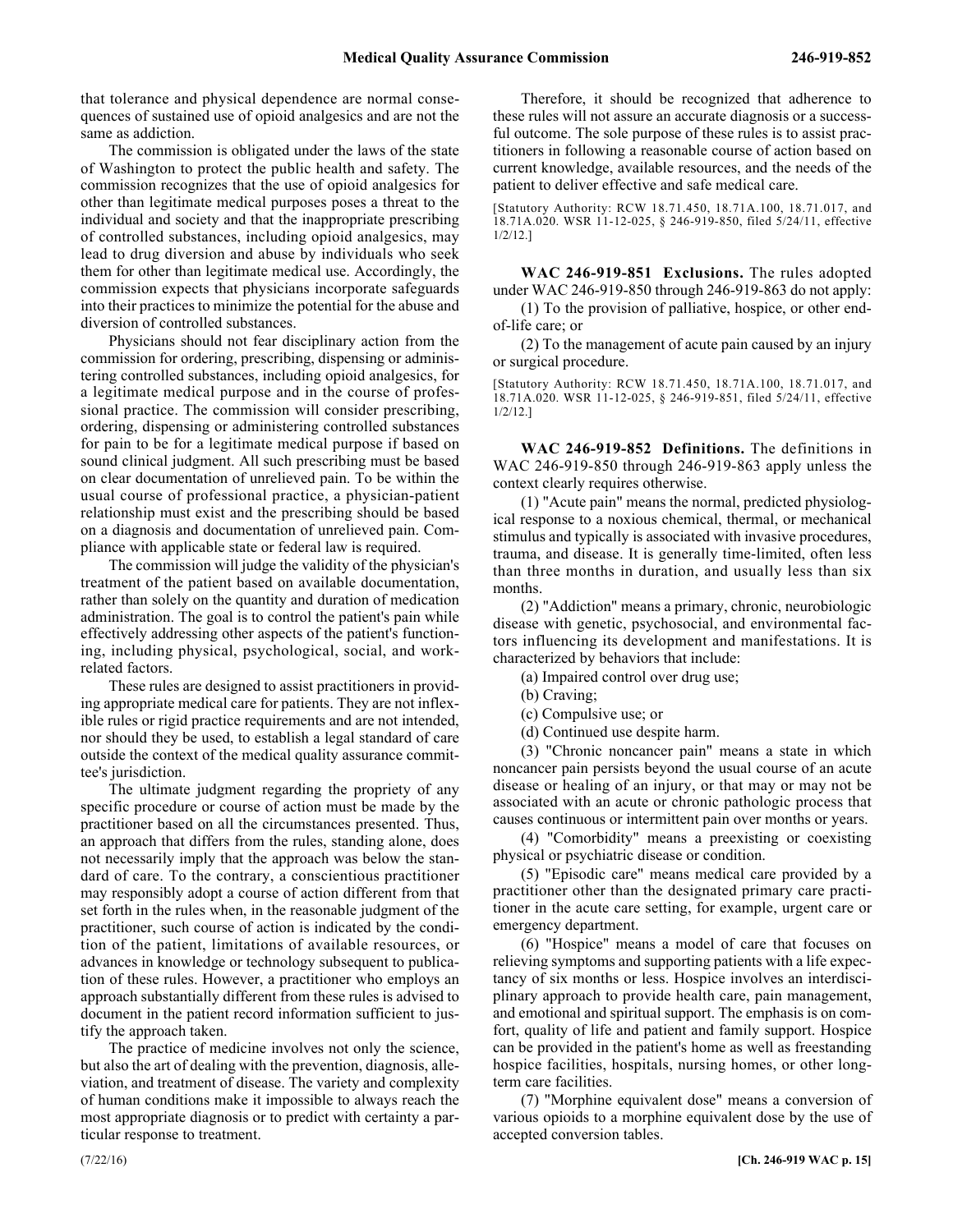(8) "Multidisciplinary pain clinic" means a clinic or office that provides comprehensive pain management and includes care provided by multiple available disciplines or treatment modalities, for example, medical care through physicians, physician assistants, osteopathic physicians, osteopathic physician assistants, advanced registered nurse practitioners, and physical therapy, occupational therapy, or other complementary therapies.

(9) "Palliative" means care that improves the quality of life of patients and their families facing life-threatening illness. With palliative care particular attention is given to the prevention, assessment, and treatment of pain and other symptoms, and to the provision of psychological, spiritual, and emotional support.

[Statutory Authority: RCW 18.71.450, 18.71A.100, 18.71.017, and 18.71A.- 020. WSR 11-12-025, § 246-919-852, filed 5/24/11, effective 1/2/12.]

246-919-853 **WAC 246-919-853 Patient evaluation.** The physician shall obtain, evaluate, and document the patient's health history and physical examination in the health record prior to treating for chronic noncancer pain.

(1) The patient's health history shall include:

(a) Current and past treatments for pain;

- (b) Comorbidities; and
- (c) Any substance abuse.

(2) The patient's health history should include:

(a) A review of any available prescription monitoring program or emergency department-based information exchange; and

(b) Any relevant information from a pharmacist provided to a physician.

(3) The initial patient evaluation shall include:

(a) Physical examination;

(b) The nature and intensity of the pain;

(c) The effect of the pain on physical and psychological function;

(d) Medications including indication(s), date, type, dosage, and quantity prescribed;

(e) A risk screening of the patient for potential comorbidities and risk factors using an appropriate screening tool. The screening should address:

(i) History of addiction;

(ii) Abuse or aberrant behavior regarding opioid use;

(iii) Psychiatric conditions;

(iv) Regular concomitant use of benzodiazepines, alcohol, or other central nervous system medications;

(v) Poorly controlled depression or anxiety;

(vi) Evidence or risk of significant adverse events, including falls or fractures;

(vii) Receipt of opioids from more than one prescribing practitioner or practitioner group;

(viii) Repeated visits to emergency departments seeking opioids;

(ix) History of sleep apnea or other respiratory risk factors;

(x) Possible or current pregnancy; and

(xi) History of allergies or intolerances.

(4) The initial patient evaluation should include:

(a) Any available diagnostic, therapeutic, and laboratory results; and

(b) Any available consultations.

(5) The health record shall be maintained in an accessible manner, readily available for review, and should include:

(a) The diagnosis, treatment plan, and objectives;

(b) Documentation of the presence of one or more recognized indications for the use of pain medication;

(c) Documentation of any medication prescribed;

(d) Results of periodic reviews;

(e) Any written agreements for treatment between the patient and the physician; and

(f) The physician's instructions to the patient.

[Statutory Authority: RCW 18.71.450, 18.71A.100, 18.71.017, and 18.71A.- 020. WSR 11-12-025, § 246-919-853, filed 5/24/11, effective 1/2/12.]

246-919-854 **WAC 246-919-854 Treatment plan.** (1) The written treatment plan shall state the objectives that will be used to determine treatment success and shall include, at a minimum:

(a) Any change in pain relief;

(b) Any change in physical and psychosocial function; and

(c) Additional diagnostic evaluations or other planned treatments.

(2) After treatment begins the physician should adjust drug therapy to the individual health needs of the patient. The physician shall include indications for medication use on the prescription and require photo identification of the person picking up the prescription in order to fill. The physician shall advise the patient that it is the patient's responsibility to safeguard all medications and keep them in a secure location.

(3) Other treatment modalities or a rehabilitation program may be necessary depending on the etiology of the pain and the extent to which the pain is associated with physical and psychosocial impairment.

[Statutory Authority: RCW 18.71.450, 18.71A.100, 18.71.017, and 18.71A.- 020. WSR 11-12-025, § 246-919-854, filed 5/24/11, effective 1/2/12.]

246-919-855 **WAC 246-919-855 Informed consent.** The physician shall discuss the risks and benefits of treatment options with the patient, persons designated by the patient, or with the patient's surrogate or guardian if the patient is without health care decision-making capacity.

[Statutory Authority: RCW 18.71.450, 18.71A.100, 18.71.017, and 18.71A.- 020. WSR 11-12-025, § 246-919-855, filed 5/24/11, effective 1/2/12.]

# 246-919-856 **WAC 246-919-856 Written agreement for treatment.**

Chronic noncancer pain patients should receive all chronic pain management prescriptions from one physician and one pharmacy whenever possible. If the patient is at high risk for medication abuse, or has a history of substance abuse, or psychiatric comorbidities, the prescribing physician shall use a written agreement for treatment with the patient outlining patient responsibilities. This written agreement for treatment shall include:

(1) The patient's agreement to provide biological samples for urine/serum medical level screening when requested by the physician;

(2) The patient's agreement to take medications at the dose and frequency prescribed with a specific protocol for lost prescriptions and early refills;

(3) Reasons for which drug therapy may be discontinued (e.g., violation of agreement);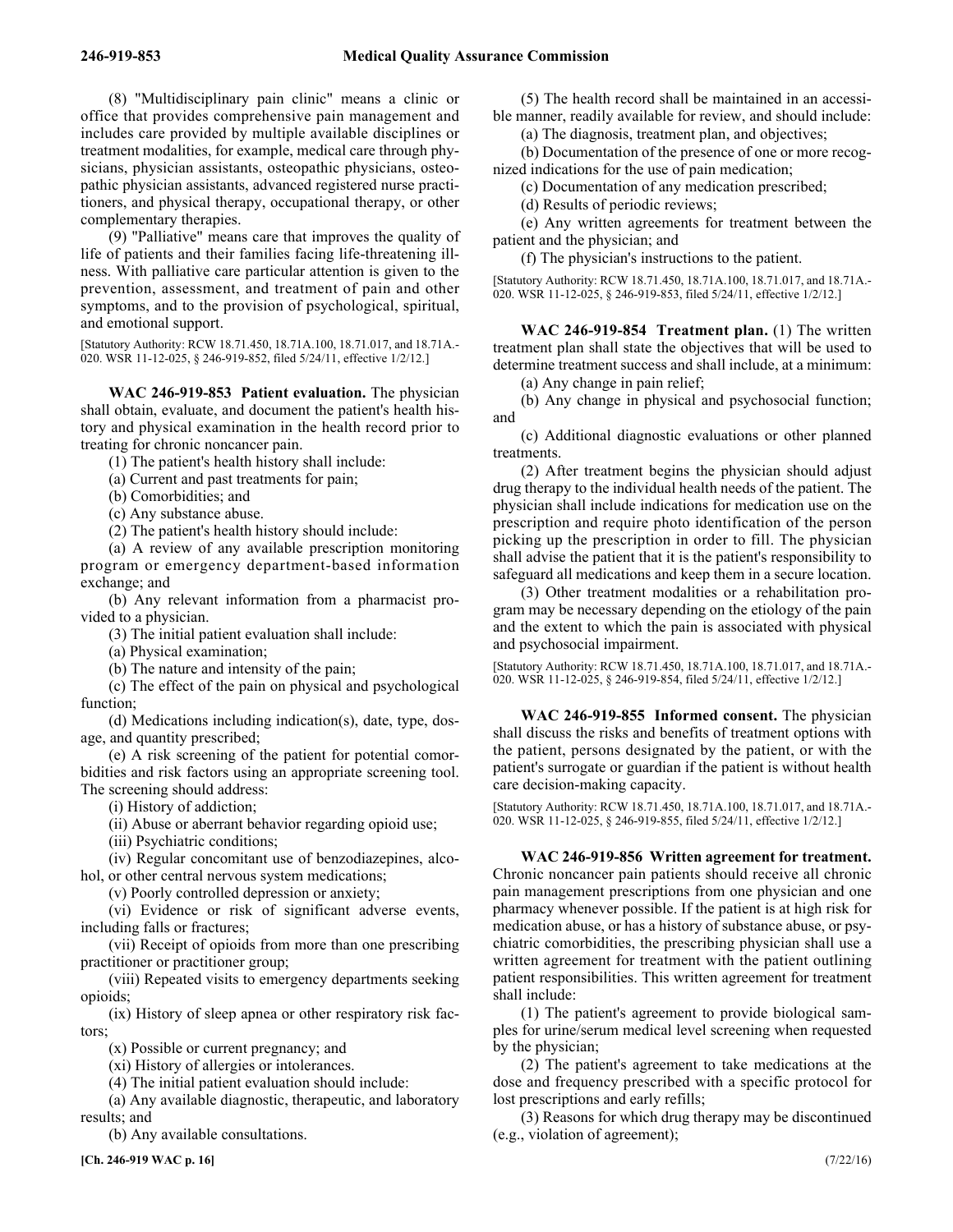(4) The requirement that all chronic pain management prescriptions are provided by a single prescriber or multidisciplinary pain clinic and dispensed by a single pharmacy or pharmacy system;

(5) The patient's agreement to not abuse alcohol or use other medically unauthorized substances;

(6) A written authorization for:

(a) The physician to release the agreement for treatment to local emergency departments, urgent care facilities, and pharmacies; and

(b) Other practitioners to report violations of the agreement back to the physician;

(7) A written authorization that the physician may notify the proper authorities if he or she has reason to believe the patient has engaged in illegal activity;

(8) Acknowledgment that a violation of the agreement may result in a tapering or discontinuation of the prescription;

(9) Acknowledgment that it is the patient's responsibility to safeguard all medications and keep them in a secure location; and

(10) Acknowledgment that if the patient violates the terms of the agreement, the violation and the physician's response to the violation will be documented, as well as the rationale for changes in the treatment plan.

[Statutory Authority: RCW 18.71.450, 18.71A.100, 18.71.017, and 18.71A.- 020. WSR 11-12-025, § 246-919-856, filed 5/24/11, effective 1/2/12.]

246-919-857 **WAC 246-919-857 Periodic review.** The physician shall periodically review the course of treatment for chronic noncancer pain, the patient's state of health, and any new information about the etiology of the pain. Generally, periodic reviews shall take place at least every six months. However, for treatment of stable patients with chronic noncancer pain involving nonescalating daily dosages of forty milligrams of a morphine equivalent dose (MED) or less, periodic reviews shall take place at least annually.

(1) During the periodic review, the physician shall determine:

(a) Patient's compliance with any medication treatment plan;

(b) If pain, function, or quality of life have improved or diminished using objective evidence, considering any available information from family members or other caregivers; and

(c) If continuation or modification of medications for pain management treatment is necessary based on the physician's evaluation of progress towards treatment objectives.

(2) The physician shall assess the appropriateness of continued use of the current treatment plan if the patient's progress or compliance with current treatment plan is unsatisfactory. The physician shall consider tapering, changing, or discontinuing treatment when:

(a) Function or pain does not improve after a trial period;

(b) There is evidence of significant adverse effects;

(c) Other treatment modalities are indicated; or

(d) There is evidence of misuse, addiction, or diversion.

(3) The physician should periodically review information from any available prescription monitoring program or emergency department-based information exchange.

(4) The physician should periodically review any relevant information from a pharmacist provided to the physician.

[Statutory Authority: RCW 18.71.450, 18.71A.100, 18.71.017, and 18.71A.- 020. WSR 11-12-025, § 246-919-857, filed 5/24/11, effective 1/2/12.]

246-919-858 **WAC 246-919-858 Long-acting opioids, including methadone.** Long-acting opioids, including methadone, should only be prescribed by a physician who is familiar with its risks and use, and who is prepared to conduct the necessary careful monitoring. Special attention should be given to patients who are initiating such treatment. The physician prescribing long-acting opioids or methadone should have a onetime (lifetime) completion of at least four hours of continuing education relating to this topic.

[Statutory Authority: RCW 18.71.450, 18.71A.100, 18.71.017, and 18.71A.- 020. WSR 11-12-025, § 246-919-858, filed 5/24/11, effective 1/2/12.]

246-919-859 **WAC 246-919-859 Episodic care.** (1) When evaluating patients for episodic care, such as emergency or urgent care, the physician should review any available prescription monitoring program, emergency department-based information exchange, or other tracking system.

(2) Episodic care practitioners should avoid providing opioids for chronic pain management. However, if opioids are provided, the practitioner should limit the use of opioids for a chronic noncancer pain patient to the minimum amount necessary to control the pain until the patient can receive care from a primary care practitioner.

(3) Prescriptions for opioids written by an episodic care practitioner shall include indications for use or the International Classification of Diseases (ICD) code and shall be written to require photo identification of the person picking up the prescription in order to fill.

(4) If a patient has signed a written agreement for treatment and has provided a written authorization to release the agreement under WAC 246-919-856(6) to episodic care practitioners, then the episodic care practitioner should report known violations of the agreement back to the patient's treatment practitioner who provided the agreement for treatment.

[Statutory Authority: RCW 18.71.450, 18.71A.100, 18.71.017, and 18.71A.- 020. WSR 11-12-025, § 246-919-859, filed 5/24/11, effective 1/2/12.]

246-919-860 **WAC 246-919-860 Consultation—Recommendations and requirements.** (1) The physician shall consider, and document the consideration, referring the patient for additional evaluation and treatment as needed to achieve treatment objectives. Special attention should be given to those chronic noncancer pain patients who are under eighteen years of age, or who are at risk for medication misuse, abuse, or diversion. The management of pain in patients with a history of substance abuse or with comorbid psychiatric disorders may require extra care, monitoring, documentation, and consultation with, or referral to, an expert in the management of such patients.

(2) The mandatory consultation threshold for adults is one hundred twenty milligrams morphine equivalent dose (MED)(oral). In the event a physician prescribes a dosage amount that meets or exceeds the consultation threshold of one hundred twenty milligrams MED (orally) per day, a con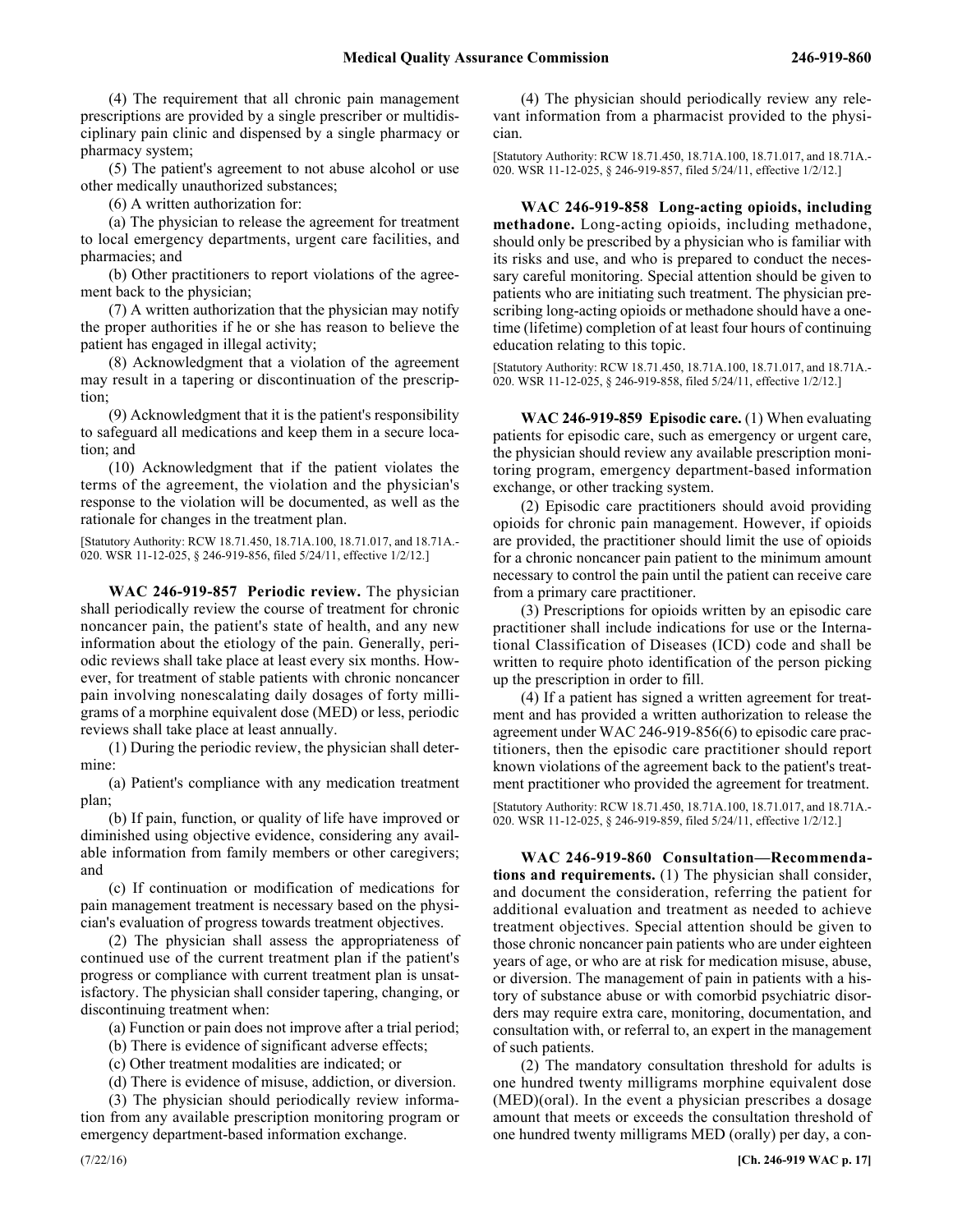sultation with a pain management specialist as described in WAC 246-919-863 is required, unless the consultation is exempted under WAC 246-919-861 or 246-919-862. Great caution should be used when prescribing opioids to children with chronic noncancer pain and appropriate referrals to a specialist is encouraged.

(a) The mandatory consultation shall consist of at least one of the following:

(i) An office visit with the patient and the pain management specialist;

(ii) A telephone consultation between the pain management specialist and the physician;

(iii) An electronic consultation between the pain management specialist and the physician; or

(iv) An audio-visual evaluation conducted by the pain management specialist remotely, where the patient is present with either the physician or a licensed health care practitioner designated by the physician or the pain management specialist.

(b) A physician shall document each mandatory consultation with the pain management specialist. Any written record of the consultation by the pain management specialist shall be maintained as a patient record by the specialist. If the specialist provides a written record of the consultation to the physician, the physician shall maintain it as part of the patient record.

(3) Nothing in this chapter shall limit any person's ability to contractually require a consultation with a pain management specialist at any time. For the purposes of WAC 246- 919-850 through 246-919-863, "person" means an individual, a trust or estate, a firm, a partnership, a corporation (including associations, joint stock companies, and insurance companies), the state, or a political subdivision or instrumentality of the state, including a municipal corporation or a hospital district.

[Statutory Authority: RCW 18.71.450, 18.71A.100, 18.71.017, and 18.71A.- 020. WSR 11-12-025, § 246-919-860, filed 5/24/11, effective 1/2/12.]

246-919-861 **WAC 246-919-861 Consultation—Exemptions for exigent and special circumstances.** A physician is not required to consult with a pain management specialist as described in WAC 246-919-863 when he or she has documented adherence to all standards of practice as defined in WAC 246-919-850 through 246-919-863 and when any one or more of the following conditions apply:

(1) The patient is following a tapering schedule;

(2) The patient requires treatment for acute pain which may or may not include hospitalization, requiring a temporary escalation in opioid dosage, with expected return to or below their baseline dosage level; or

(3) The physician documents reasonable attempts to obtain a consultation with a pain management specialist and the circumstances justifying prescribing above one hundred twenty milligrams morphine equivalent dose (MED) per day without first obtaining a consultation; or

(4) The physician documents the patient's pain and function is stable and the patient is on a nonescalating dosage of opioids.

[Statutory Authority: RCW 18.71.450, 18.71A.100, 18.71.017, and 18.71A.- 020. WSR 11-12-025, § 246-919-861, filed 5/24/11, effective 1/2/12.]

246-919-862 **WAC 246-919-862 Consultation—Exemptions for the physician.** The physician is exempt from the consultation requirement in WAC 246-919-860 if one or more of the following qualifications are met:

(1) The physician is a pain management specialist under WAC 246-919-863; or

(2) The physician has successfully completed, within the last two years, a minimum of twelve (Category I) continuing education hours on chronic pain management with at least two of these hours dedicated to long-acting opioids; or

(3) The physician is a pain management practitioner working in a multidisciplinary chronic pain treatment center, or a multidisciplinary academic research facility; or

(4) The physician has a minimum three years of clinical experience in a chronic pain management setting, and at least thirty percent of his or her current practice is the direct provision of pain management care.

[Statutory Authority: RCW 18.71.450, 18.71A.100, 18.71.017, and 18.71A.- 020. WSR 11-12-025, § 246-919-862, filed 5/24/11, effective 1/2/12.]

246-919-863 **WAC 246-919-863 Pain management specialist.** A pain management specialist shall meet one or more of the following qualifications:

(1) If a physician or osteopathic physician:

(a) Board certified or board eligible by an American Board of Medical Specialties-approved board (ABMS) or by the American Osteopathic Association (AOA) in physical medicine and rehabilitation, rehabilitation medicine, neurology, rheumatology, or anesthesiology; or

(b) Has a subspecialty certificate in pain medicine by an ABMS-approved board; or

(c) Has a certification of added qualification in pain management by the AOA; or

(d) A minimum of three years of clinical experience in a chronic pain management care setting; and

(i) Credentialed in pain management by an entity approved by the Washington state medical quality assurance commission for physicians or the Washington state board of osteopathic medicine and surgery for osteopathic physicians; and

(ii) Successful completion of a minimum of at least eighteen continuing education hours in pain management during the past two years for physicians or three years for osteopathic physicians; and

(iii) At least thirty percent of the physician's or osteopathic physician's current practice is the direct provision of pain management care or is in a multidisciplinary pain clinic.

(2) If a dentist: Board certified or board eligible in oral medicine or orofacial pain by the American Board of Oral Medicine or the American Board of Orofacial Pain.

(3) If an advanced registered nurse practitioner (ARNP):

(a) A minimum of three years of clinical experience in a chronic pain management care setting;

(b) Credentialed in pain management by the Washington state nursing care quality assurance commission-approved national professional association, pain association, or other credentialing entity;

(c) Successful completion of a minimum of at least eighteen continuing education hours in pain management during the past two years; and